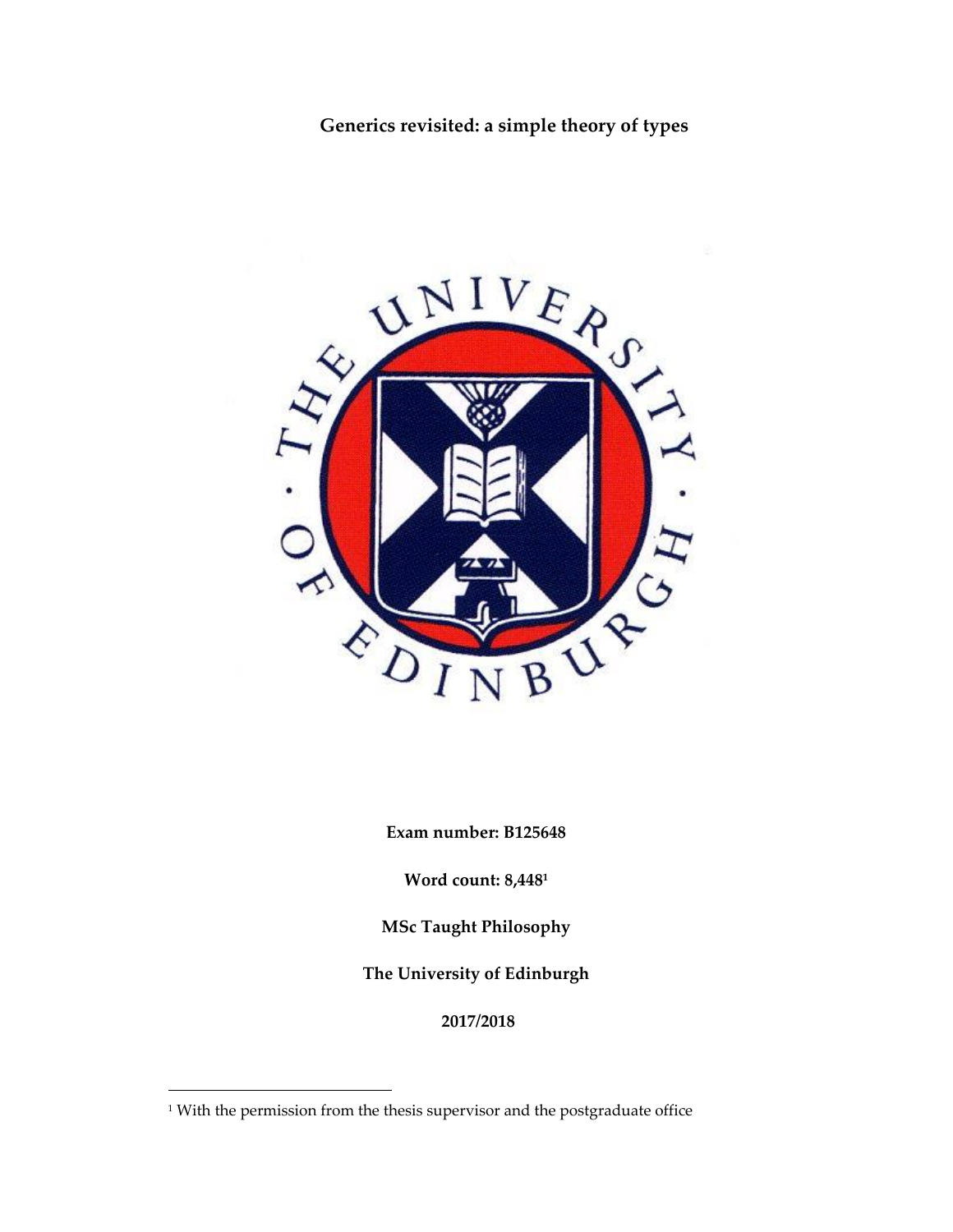# Contents

<span id="page-1-0"></span>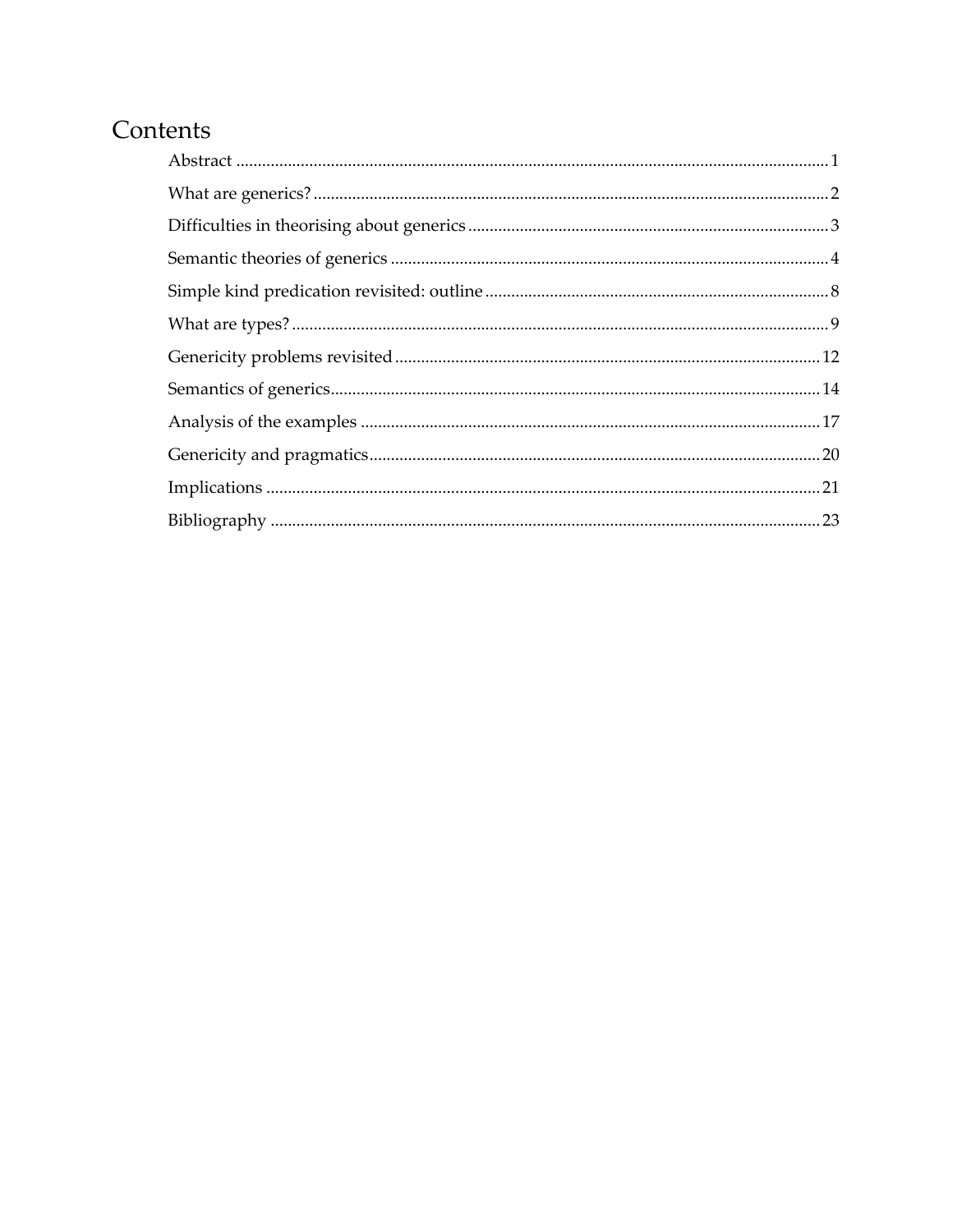#### **Abstract**

In this paper I propose a novel treatment of genericity. While my diagnosis is that no present theory is satisfactory, I choose Liebesman's simple kind predication theory (2011) as an initial framework. I reject Liebesman's claim that generics are sentences about kinds and suggest that they are rather sentences about types showing the virtues of such view. While my ultimate goal is to show that the type analysis of generics is both natural and explanatorily superior to its rivals, I also propose both semantic and pragmatic analysis of generic sentences.

**Keywords:** *generics, genericity, simple kind theory, type/token distinction, structural universals*

The pervasive view of generics is that they are quantified sentences containing an implicit quantifier *gen*. An alternative to this position was proposed by David Liebesman (2011), according to whom *gen* does not exist and generics predicate properties directly to kinds. In this paper I will follow Liebesman in denying the existence of *gen*. My view diverges from Liebesman's in two respects: first, invoking a well-known *type/token* distinction I claim that generics should be analysed as sentences about types rather than kinds. Second, I disagree that the logical form of a generic sentence *As are B* is that of a kind signified by *A* having a property *B*. Making instrumental use of the theory of structural universals, I suggest that the type denoted by *A*, has a structural property *B'*, which, though dependent on *B*, is a different one.

Type analysis, on my view, has the following virtues: first, type/token distinction can be naturally applied to any general name, while not every referring phrase can be so easily treated as referring to a kind (consider *letter 'i'*, in *the letter 'i' is written with a dot*, which clearly signifies type, but doubtfully a kind). Second, I will argue that the common features of types explain the problematic features of generic sentences; kind-analysis is inferior in such respect. Finally, the type-view suggests a natural truth-criterion of generic sentences, which is neither present in Liebesman's paper, nor follows naturally from the simple kind view. However, given the space constraints, I focus on articulating the virtues of type-view rather than criticising the kind-view.

The structure of this paper is as follows: I will first discuss the phenomenon of genericity and the basic worries surrounding their analysis. I will then discuss the most prominent theories of genericity and show that none of them provide a satisfactory answer to those worries. Next, I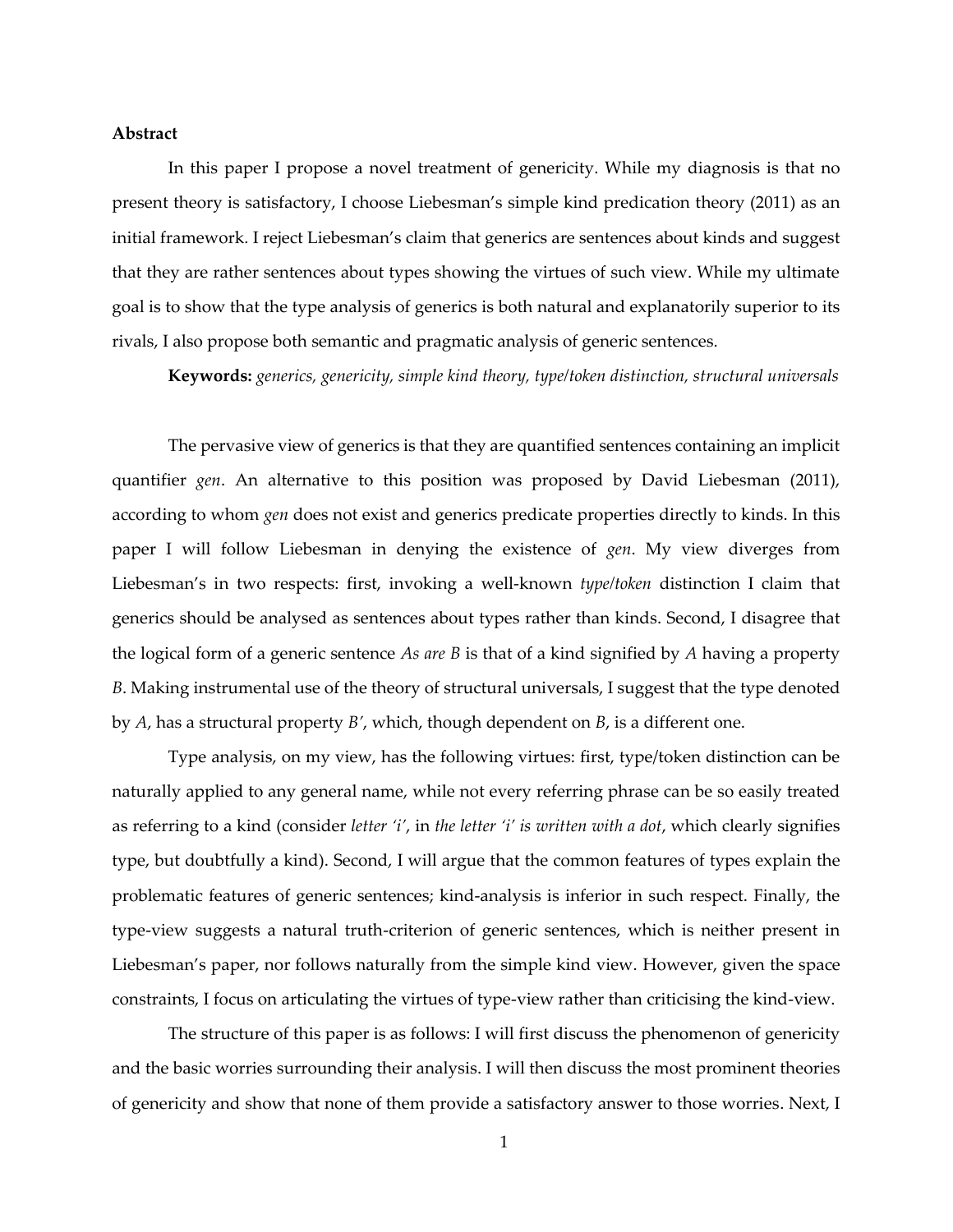argue that the majority of the problematic features of generics are reducible to corresponding features of types; consequently, there are good grounds to think that generics are sentences about types. I will finally propose both rudimentary semantics and pragmatics of generics.

#### <span id="page-3-0"></span>**What are generics?**

True generic sentences:

- 1.
- a. Horses are mammals,
- b. Dogs bark,
- c. Ticks carry Lyme disease,
- d. Dodos are extinct,
- e. Buffalo form protective circles,
- f. Frenchmen eat horsemeat,
- g. Dobermans have floppy ears (context of biology),
- h. Dobermans have pointed ears (context of breed standards),
- i. Cats lick themselves,
- j. A gentleman does not offend a lady,
- k. The cheetah is the fastest mammal on earth,
- l. Dutchmen are good sailors,
- m. Kangaroos live in Australia
- n. Men are taller than women

False generic sentences:

### 2.

- a. Lawyers have odd insurance numbers (in a world *w* where by some accident rather than a rule all lawyers have odd insurance numbers)
- b. Lions are female
- c. Books are paperback
- d. Dogs don't bark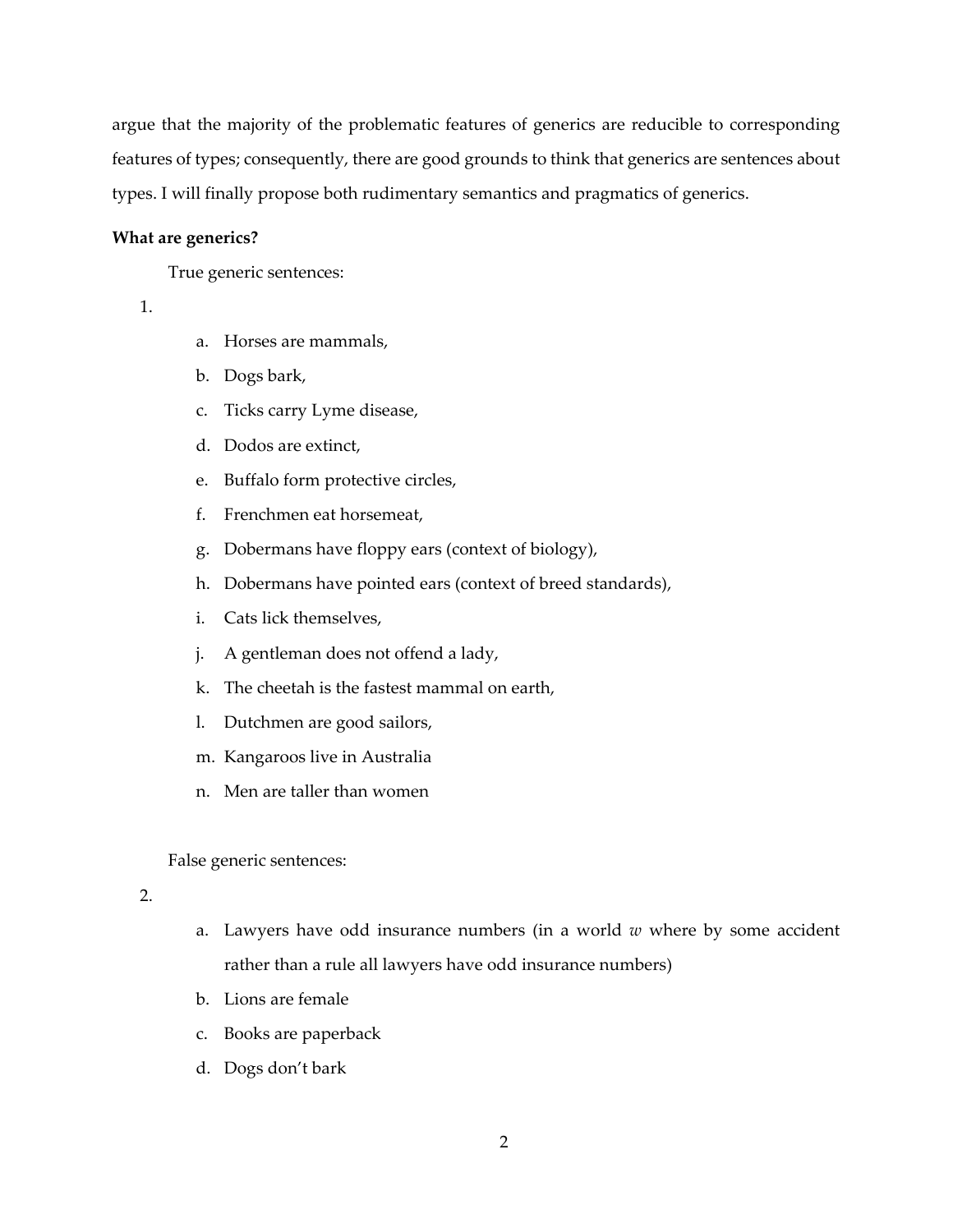Generics proved themselves highly resistant to a uniform analysis, and it is hard even to provide anything more than an ostensive definition. The name *generic*, stemming from Latin *genus (*meaning *kind*) suggests that generics are sentences about kinds. They indeed seem to universally use kind-names in subject-place rather than singular ones; however, it is unclear whether they are semantically about kinds (quantificational accounts of generics argue against such view). It is also clear, that not all sentences that use kind-names are generics, example being universal sentences. Thus, containing a kind-name is, at best, a necessary condition. Generics are usually expressed using bare plurals, but as shown by Leslie, Khemlani & Glucksberg (2011) and Leslie & Gelman (2012), some universal sentences are interpreted as generics when such interpretation is available (thus, one can speak about genericity as a semantic phenomenon, spread against the variety of syntactic forms). Also, as shown by Cohen & Erteschik-Shir (2002), many bare plurals have existential readings, and at least some of them have universal readings. Thus, the bare plural form is typical of generics, but constitutes neither necessary nor sufficient conditions for genericity. A more intuitive explanation of what generics are is given by Collins: 'What all these cases share is that under a normal, out-of-the-blue reading, their truth conditions concern not how things are for a given specific number of individuals <...> but how things are in some looser generic sense.' (2018: 35) I will not provide a stricter definition. For the purposes of this paper and given a vast literature on the topic I will suppose that it is clear what generics are.

### <span id="page-4-0"></span>**Difficulties in theorising about generics**

The following is the list of the more infamous properties of the generics.

- 1) **Generics vary in their quantificational power**. 1a requires not only that all factual horses are mammals, but also that all possible horses are, i.e., suggests a necessary universal quantification. However, others, such as 1b and 1c allow for exceptions. Notoriously, *lions have four legs* seems to remain true even if after some accident (think combat, madman cutting legs, etc.) all lions had less than 4 legs, showing that generics might remain true even if no individuals of the factual world correspond to what is claimed.
- 2) **Generics differ in predicative force**. While 1a and 1b say what can be predicated to individuals, predicate in 1d can be applied only to kinds. Examples such as 1i, also the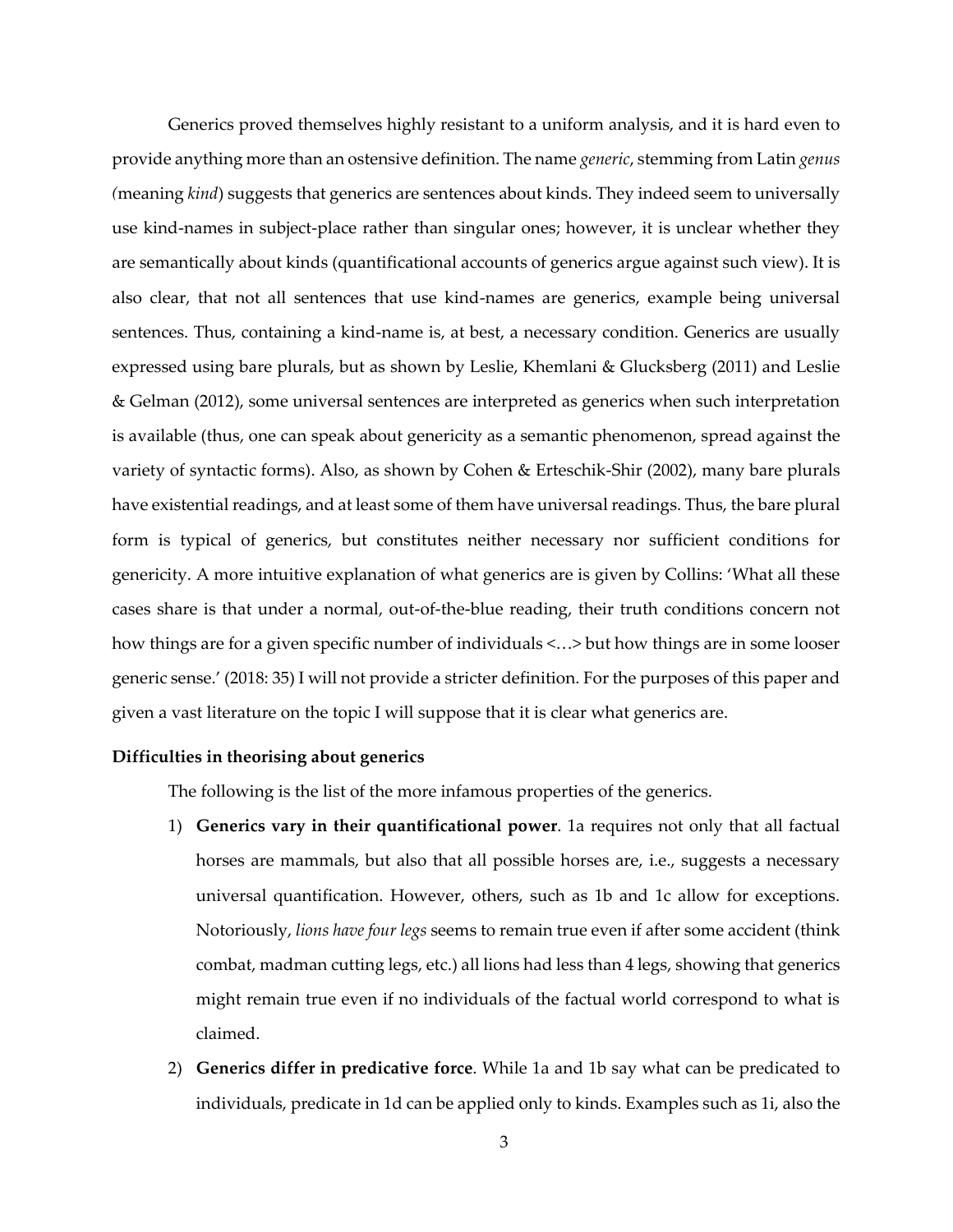so-called *donkey-sentences* (sentences where a variable is intuitively bound but where standard rules of syntax prohibit binding of the variable, such as in *donkey owners beat their donkeys*) which might express generic facts, suggest that in some cases predicates involved can only be predicated to individuals.

- 3) **Generics differ in their expressive mode**. Some generics express well-established truths (1a), others express striking properties typical to a group (1f), others still express norms (1j).
- 4) **Generics are context sensitive**. As apparent from 1g and 1h, at least some generics seem to have different interpretations and different truth values in different contexts.

Combined with the already mentioned absence of unique syntactic form, this makes generics immune to a simple analysis. We arrive at what is known as the paradox of acquisition (due to Leslie, 2008):

5) **The paradox of acquisition**. Though being a property of theories of genericity rather than generics themselves, it is an important observation that though generics are among the easiest linguistic devices to master (being competently used by children who still struggle with explicitly quantified sentences), they are incredibly resistant to theorizing.

## <span id="page-5-0"></span>**Semantic theories of generics**

Any interesting account of genericity targets to explain at least some of these properties. Ideally, one simple and powerful theory would account for first four, and then, given its simplicity, would answer the paradox of acquisition.

There are two main models of theorizing about the meaning of generics: quantificational and referential. According to the quantificational model, a generic sentence *As are B* quantify over the individuals described by *A*. Quantification might (or might not) have modal import. Generally, the logical form of the sentence *As are B* would be expressed by  $gen \ x [A(x)][B(x)].$ Proponents of the second model suggest that generics employ reference directly to kinds, and their logical form is something like this:  $\lambda x[B(x)](A')$ , where *A'* is a referring term, and *B* is a predicate term. For the sake of brevity, I outline only selected arguments for and against the both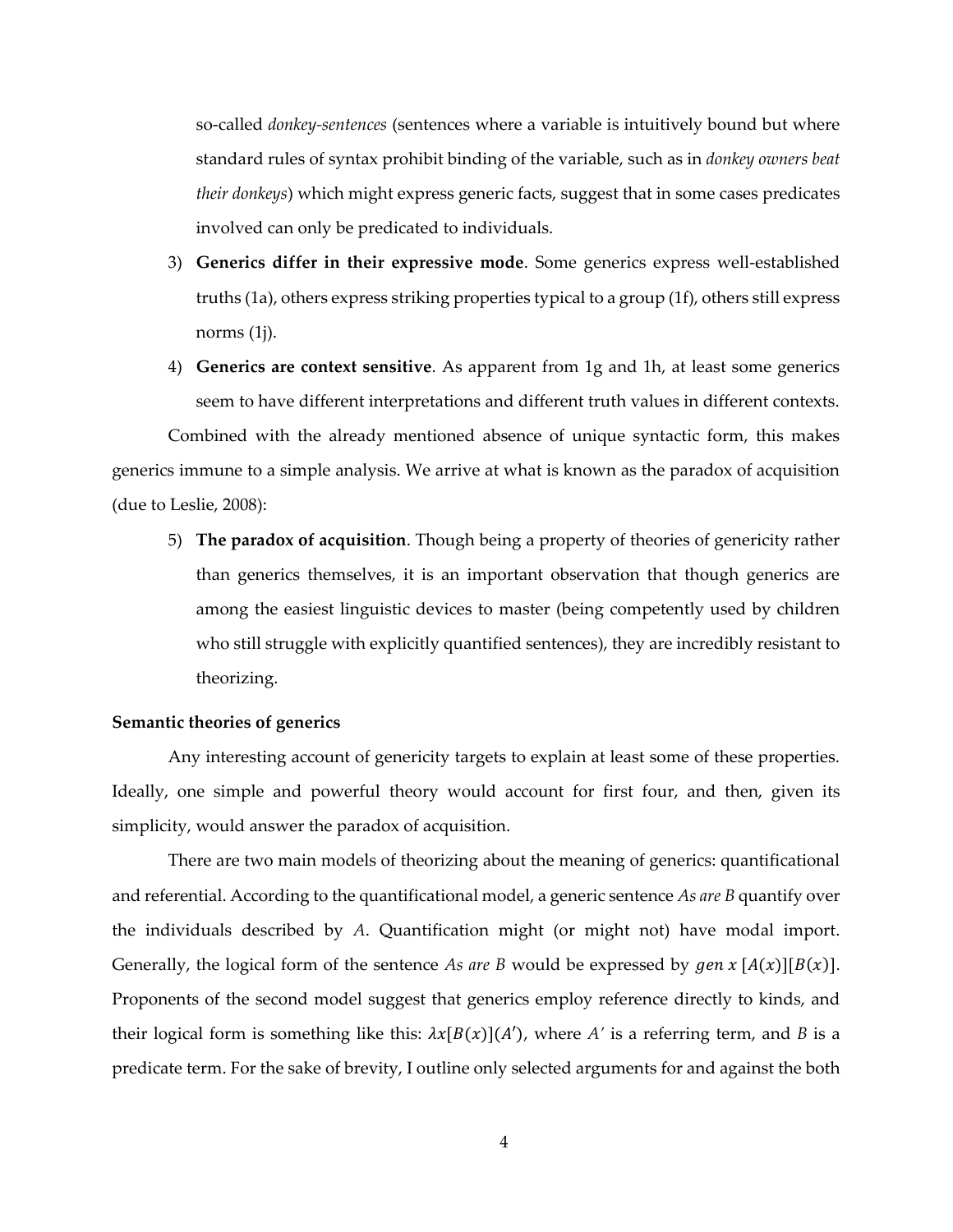camps. The more extensive overview might be found in Sterken (2016, 2017) and Nickel (2016; especially Chapters 2 and 3).

The quantificational account is the majority position; David Liebesman even calls it the 'consensus view' (2011: 409). According to Liebesman, the view is mainly grounded on the following two observations: 1) adding quantificational adverbs such as *typically* or *generally* does not alter the meaning of certain generic sentences (consider *dogs bark* and *typically, dogs bark*), thus, one may think that such generics contain implicit, unpronounced quantifier, similar to *typically* or *generally*. 2) Subject term in a generic sentence is a common noun, which is usually analysed as a predicate with an argument place which requires saturation; and while the saturating element is not present in the surface structure, it might plausibly be implicit.

Apart from these two, another strong argument concerns subject dependent predicates. Consider *Cats lick themselves*. Simple kind predication theories predict that their logical form should be  $\lambda x[x$  *licks*  $x](Cat)$ , and hence their meaning would be rendered to that of *cats lick cats*, which is an undesired result.

Simple kind predication can be supported by the following arguments. First, it is striking that though according to quantificational theories, there exists an (implicit) quantifier *gen*, no known language contains a pronounced version of it, though generics are available in all known spoken languages. This is a strong evidence that *gen* does not exist, and thus, that generic sentences are unquantified. Second, one might consider a well known *de dicto/de re* distinction, which comes into play in intensional contexts, and notice that generics behave as unquantified sentences. Consider:

- a) Marry believes that all celebrities do drugs
- b) Mary believes that John does drugs
- c) Mary believes that celebrities do drugs

Now a) has two available readings: Mary might believe that some certain people, namely, *x, y, …* (the list contains all factual celebrities) do drugs (the *de re* reading). Or she might not have beliefs about particular people, but rather think that whoever is a celebrity does drugs (the *de dicto* reading). However, b), which contains no quantification, has no corresponding ambiguity.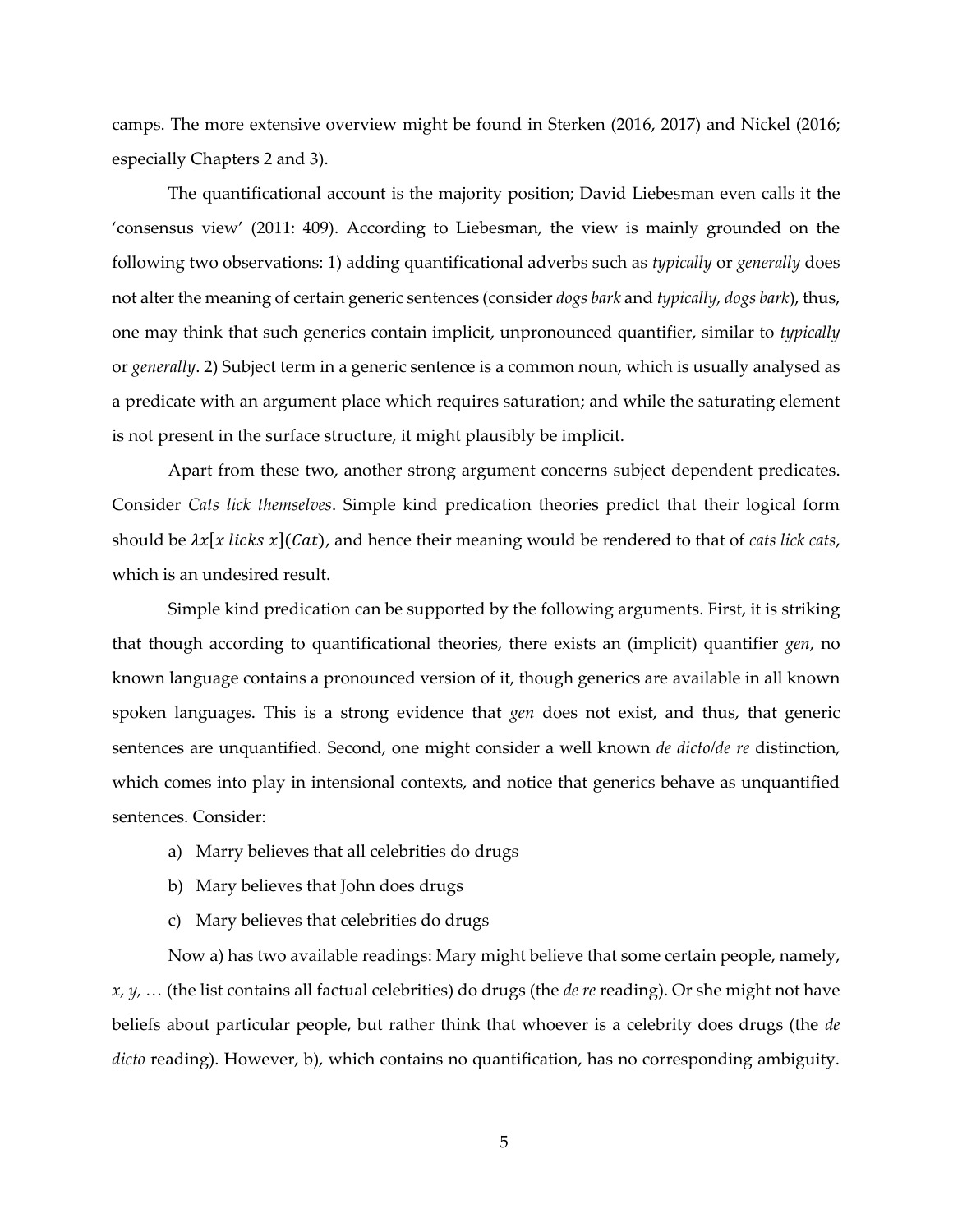Nickel (2016: 36) notices that c) similarly has no ambiguity involved, which supports nonquantificational view.

Finally, there are sentences, such as 1d or 1k, which suggest that no quantification is involved, for the predicates seem to be true of kinds rather than individuals.

Much of the inspiration for both camps comes from the sentences of different predicative force; and naturally, much of the debate goes around these differences. In this respect, neither part seems to demonstrate clear superiority, and their success is measured by their strengths in other departments.

Quantificational theories come in three main varieties: probabilistic, normality and metasemantic. Probabilistic theories are best represented by Ariel Cohen (2012). According to Cohen, generics are sentences about probabilities; in particular, *As are B* say that As are probable to be B. More specifically, Cohen believes that the operator *gen* is modal, and that it quantifies within the worlds that share their history with the actual one and do not undergo any unexpected changes, i.e., are uniform. The operator's force is probabilistic: if  $x$  is  $A$  holds, then within the relevant worlds  $P(B(x)|A(x)) > 0.5$ . One obvious counterexample to such theory is 2b: in the worlds that share their history to the actual one, and which are not to change in any striking way, the probability that a randomly chosen lion is female is >0.5. Additional counterevidence comes from 1c, 1f and 1k, showing that Cohen's theory both misdiagnoses some true generics as false, and some false generics as true.

Normality theories are exemplified by Nickel's (2016) account, according to which *gen*  quantifies over close possible worlds restricted to all normal individuals, where normality is understood as normality in a certain respect. E.g., *As are Bs* means that there is a way of being a normal A (with respect to B), such that all normal As in all relevant worlds are Bs. This allows Nickel to account not only for differences in quantificational power (1), but also, at least partially, for differences in expressive mode (3), and context sensitivity (4). Regarding expressive mode, normality claims are intuitively interpreted as suggestive of what the actual world should look like (the word *normal* itself has normative force). Context sensitivity is accounted for various ways of being normal; thus, apparent incongruency of 1g and 1h can be explained away by noticing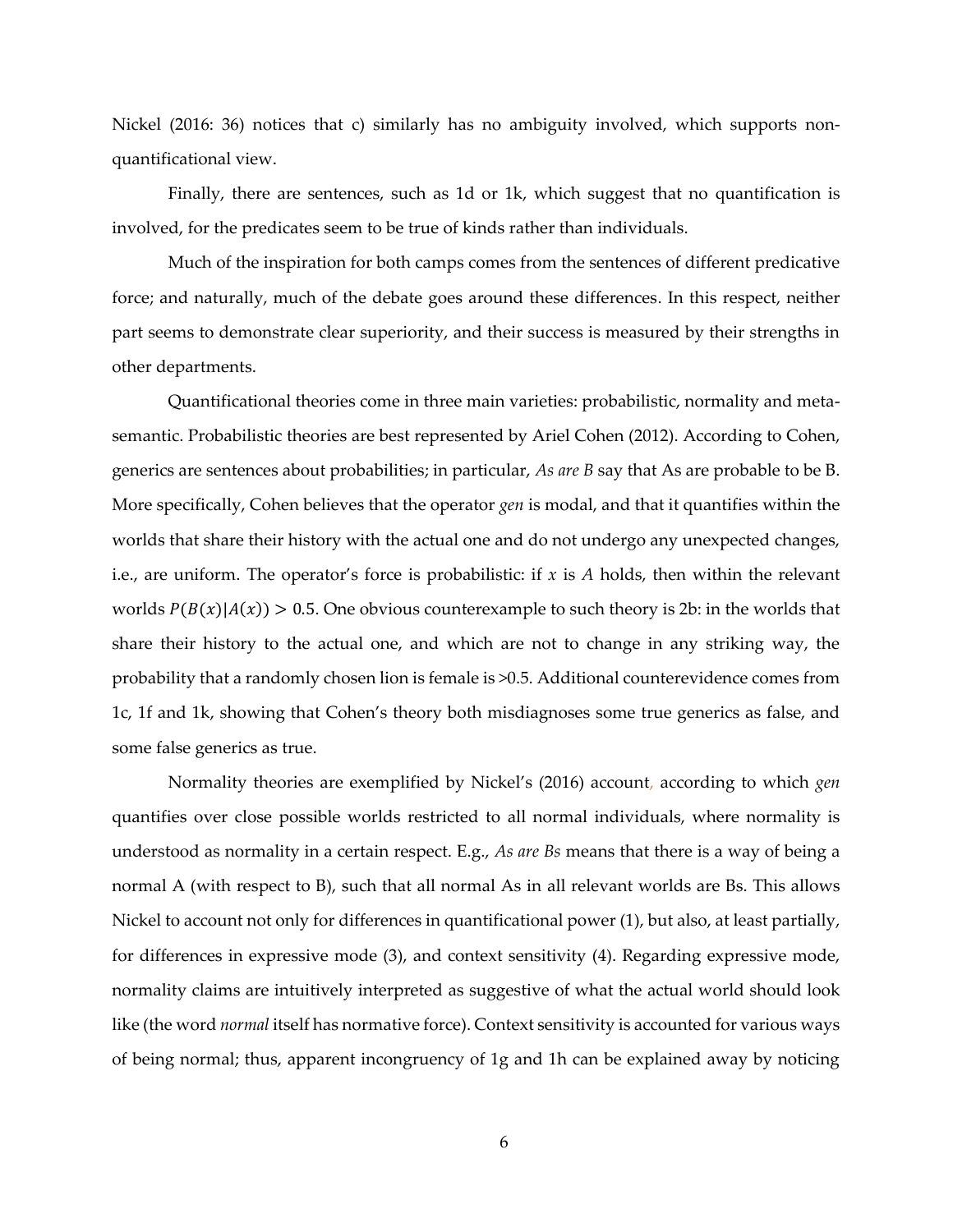that there are two ways of being a normal Doberman with respect to ear shape: to either have pointed, or floppy ears.

However, as noticed by Sterken (2017), this account misdiagnoses *books are paperbacks* as true. Also, it diagnoses 1k (or, for a bare plural case, the alternative *cheetahs are the fastest mammals on earth*) as false. Thus, Nickel's account once again, provides both false positives and false negatives. Yet another counterexample to Nickel's theory comes from double genericity, example being 1m. Boundaries of normal men and women height intersect, and thus there is a sufficiently close possible world in which at least some normal men (with respect to their height) are shorter than some normal women, falsely predicting the sentence to be false.

A prominent example of a metasemantic theory is one due to Sterken (2015). According to her, semantics of generics is simple: their logical form is gen x  $[A(x)][B(x)]$  and this is all there is to say. *Gen,* however, is context-sensitive (which explains the context-sensitivity of some, or according to Sterken, almost all generic sentences). In particular, it is an indexical quantifier. Thus, the variations of quantificational power are to be answered by a metasemantic account of how *gen* picks up different quantifiers in different contexts. Sterken's account thus answers why there are differences in predicative power (1), and it can be easily employed to explain the differences in expressive mode (3), for there are quantifiers which suggest universal prevalence over possible worlds; there are weak ones, quantifying over small groups of individuals within the actual world; and there are some which suggest normative reading. Indexicality of *gen*  automatically explains context sensitivity (4). While all the hard work is shifted to metasemantics, the semantics of generics is simple, which answers the paradox of acquisition (5). Thus, by its explanatory power Sterken's account is superior to others described in this paper.

However, the account has its troubles. Apart from the general difficulties of quantificational accounts, the very idea that *gen* is indexical is, though certainly tempting, rather dubious. First, typically indexicals cannot be evaluated as true or false without knowing the context of utterance (consider *She is rich, Today is Tuesday*, *The Beatles once had a concert in that city*)*.* They do not have a preferred reading in the absence of context. However, majority of the generics have natural readings which do not require any context at all. In fact, all the examples listed at the beginning of this paper, with an exception of 1h and 1g, can be naturally evaluated as true or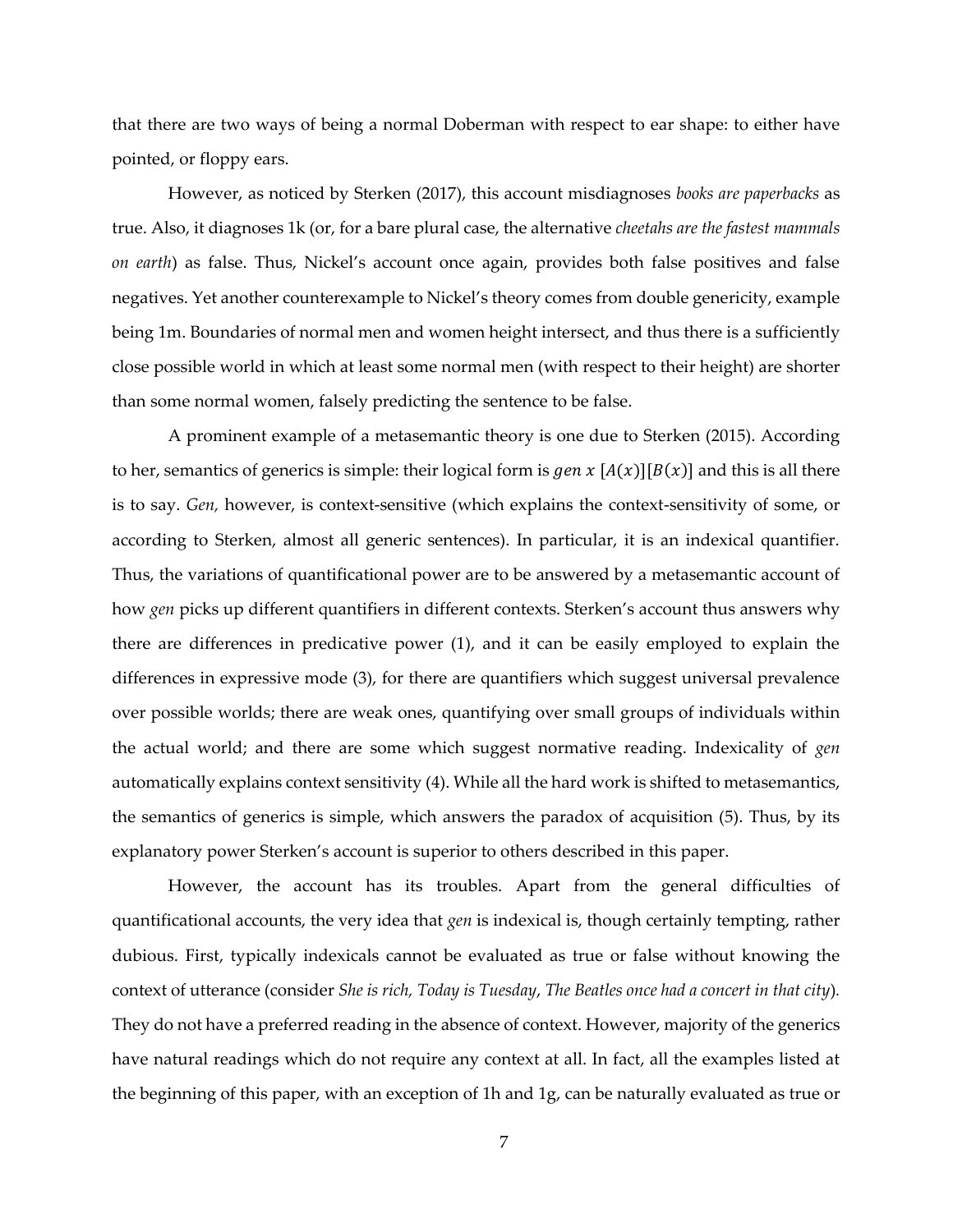false without any given context. Second – and this is a methodological weakness of Sterken's account – is that it is underdeveloped to the point that it is a scaffold for future theories of generics rather than a theory itself. Sterken does not propose any specific metasemantics for *gen.* One is left with an impression that the complex properties of generics are explained away, but they are simply moved to metasemantics, which is yet to be analysed.

Simple kind predication is exemplified by Liebesman's account. According to Liebesman, A in *As are B* refers to a kind, and, roughly, this is the end of the semantic story. Logical form of the generic sentence is as simple as *F(k)*, where a property denoted by *F* is predicated to a kind *k*. According to Liebesman, the complex properties of generics are to be explained outside their semantics; that is, he does not think that a semantic theory of genericity should account for their properties listed above. His proposed semantics being simple explains away the paradox of acquisition.

#### <span id="page-9-0"></span>**Simple kind predication revisited: outline**

My proposal is closest to that of a simple kind predication. I will take Liebesman's (2011) account as my starting point. As noticed above, simple kind predication theories struggle in analysing essentially individual predicates. Sterken suggests that Liebesman can account for them by claiming that they are existential rather than generic (e.g., *cats lick themselves* meaning simply *some cats lick themselves*), and that the resulting weakness of such analysis can be remedied by employing Gricean pragmatics. Leslie (2015) argues that Liebesman might employ typeshifting operator to type-shift down a kind term when needed; e.g., *Tigers are striped*, which on Liebesman's analysis is as simple as Striped(Tigers), can be analysed as  $[(\frac{\sqrt{t}}{i} + \frac{\sqrt{t}}{j}]$ [striped(x)], 'where ⇓ is a type shifting operator taking a kind term to a predicate that applies to all and only member of that kind.' (Leslie, 2015: 30) I will follow neither of the suggestions.

Ultimately, Leslie diagnoses Liebesman's account as explanatorily inadequate. I agree that its major methodological vice is that instead of explaining the complexity of generics' properties it simply shifts the burden of explanation to metaphysics. As noticed by Collins (2018), Liebesman does a good job at criticising the existence of *gen*, but his account is not really *simple*, for it does not simplify the phenomenon of genericity in any way. His account is methodologically similar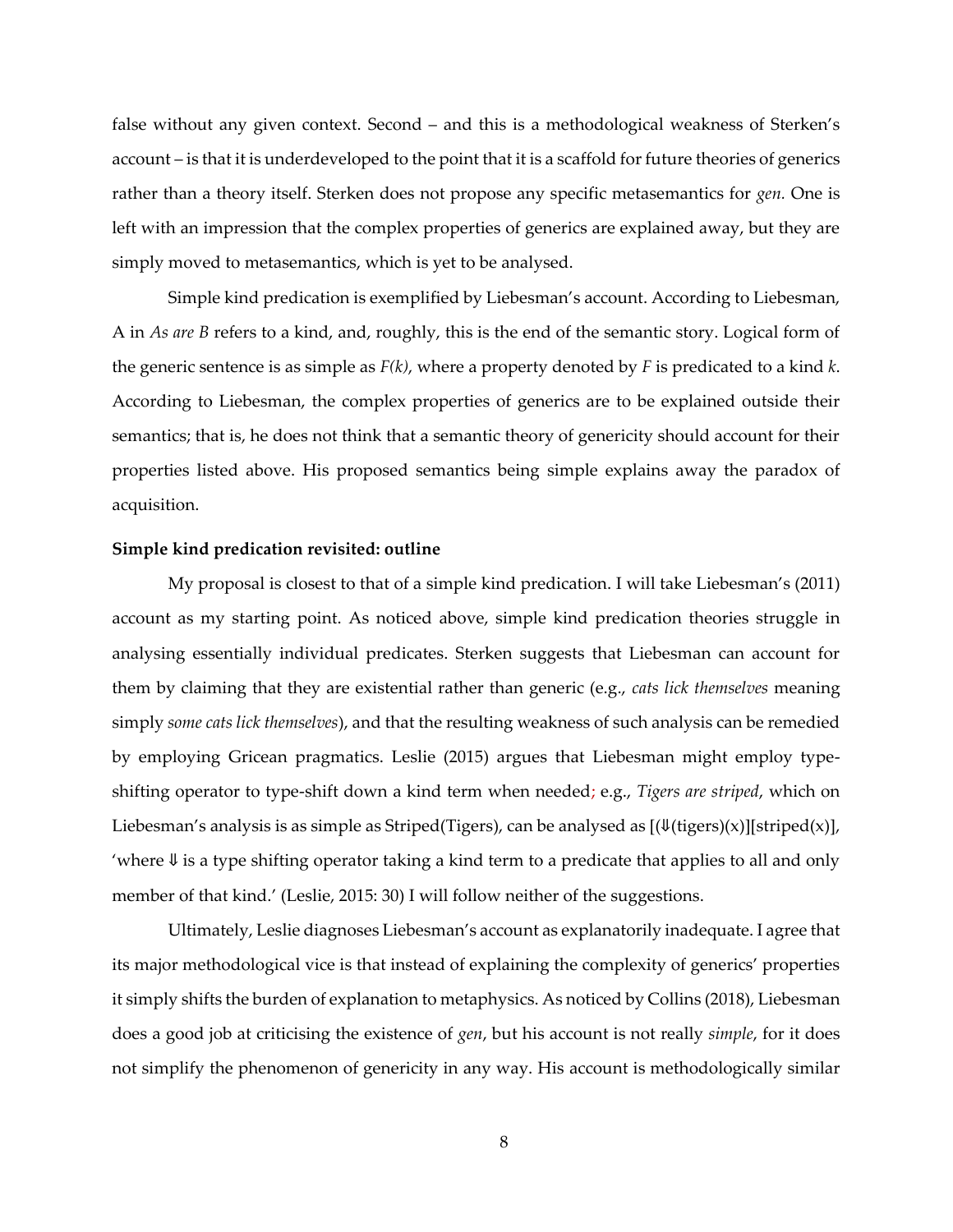Sterken's (2015): it seems to be quite unproblematic, but at the price of a proportionate explanatory shallowness of the theory.

Any adequate proposal, according to Leslie, must account for the following phenomena:

- 1) The non-equivalence of sentences such as *tigers are kinds* and *Panthera tigris is a kind*
- 2) The underlying complexity in logical form that is revealed by sentences such as *cats lick themselves* and *politicians think that they can outsmart their opponents*
- 3) Donkey anaphora in generics, as in 'children who grow a new tooth like to show it off'
- 4) Weak crossover effect in the generic context [e.g., it *His mother loves John* is fine, but *their mothers love boys* is not]
- 5) The phenomenon of indefinite singular generics whose indefinite singular subjects cannot refer to kinds [e.g., *A mosquito carries West Nile virus*] (Leslie, 2015: 22)

In what follows I will propose my account of a simple type view, arguing that it answers the above worries.

## <span id="page-10-0"></span>**What are types?**

How many letters are there in the word *letter*? Either there are four, namely *l, e, t, r*, or there are six (*e* and *t* occur twice). When we choose the former answer, we speak about letters as types. We also speak about letters as types when we say that *a* is the first letter of the Latin alphabet. When we choose the latter, we speak about instances, or tokens. We also speak about letters as tokens when we say that a certain letter *b* is blurry or written in pink ink. Letter tokens are physical entities, they might be imprinted on page, displayed on a screen etc.; types are nonphysical. The distinction is by no means restricted to letters. One might speak about a horse as a type, when one says *the horse has a tail*, or a horse as a token, when one says *this horse is old*. Wetzel and Zalta (2014) suggest that when 'we read that *the Spirit Bear is a rare white bear that lives in rain forests along the British Columbia coast*, we know that no particular bear is *rare*, but rather a type of bear. <…> It is even more evident that a type is being referred to when it is claimed that *all men carry the same Y chromosome* <…>'. One should, however, remain careful with one's intuitive understanding of type/token distinction. A mistake to be avoided is that of identifying *tokens* with *occurrences.* As noticed by Wetzel and Zalta, (ibid.) if one takes a famous line from Gertrude's Stein *Sacred Emily,* 'rose is a rose is a rose is a rose', and counts the occurrences of the word *rose*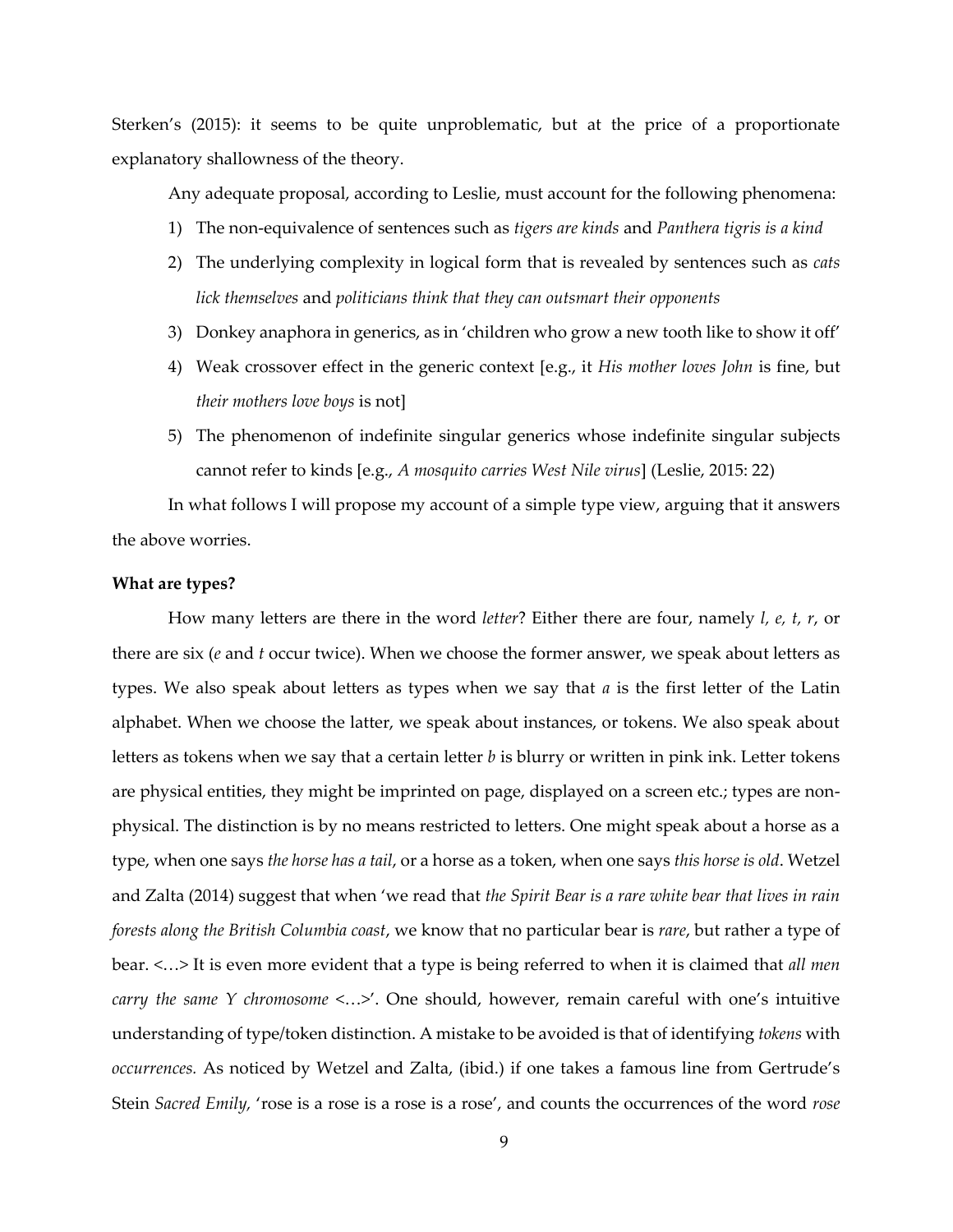in it, one can do so by counting occurrences both in a sentence type, or in a sentence token. If one speaks about 'the famous sentence from *Sacred Emily*', one might not mean a particular copy of the poem; and thus speak about poem-type, sentence-type, and the occurrences of *rose* in it, meaning word *rose* as a type, and each of the occurrences of the word *rose* as type-occurrences. We thus might legitimately speak about both type-occurrences and token-occurrences.

I will take that the distinction is clear and will now list certain facts regarding type/token distinction, which will be useful in the further discussion of generics.

First, types are related to properties in different way than their tokens, which stems from their ontological differences. The prevalent view is that types are abstract, and there is a good reason to think so: it seems that types are not spatiotemporal – e.g., there is no particular location where *the* letter *a* exists; types do not cease to exist once their tokens do; they seem to be mostly causally inert; and these are typical traits of abstract entities. But if so, then the usual way of speaking about types is somehow ambiguous. While it is true to say *the basketball is round*, the type of a basketball itself is a non-physical entity and has no physical shape: types cannot be round. And while it is true that *Roman centuria consists of 100 soldiers*, this can be literally true only of tokens of centuria; for physical entities – soldiers – can make up only another physical entity, and not an abstract one.

It will not do to say that the examples just given are not indeed about types, and that genuine predication to types does not involve the ambiguity in question. For consider '*a' is the first letter of the Latin alphabet.* No particular token is the first letter of the Latin alphabet, thus what is said must be said of a type. However, ambiguity remains: type *a* is not a letter, on a par with type *horse* not being an animal (but rather an abstract entity), and what is said is neither literally true of any token, nor of the type. Thus, while the sentences in question are true sentences about types, their meaning is non-literal. We may conclude that types do not *have* the properties predicated (in a sense tokens have them), and that the way of speaking we employ in uttering sentences about types is not literal. After all, one can follow Quine in interpreting types as sets of properties (1987: 218); it is then clear that the relation between a set and its elements is different from that of an object and its properties. One helpful way to emphasize the predicative difference is to say that tokens *have* properties, and that types *entail* them, though both facts are expressed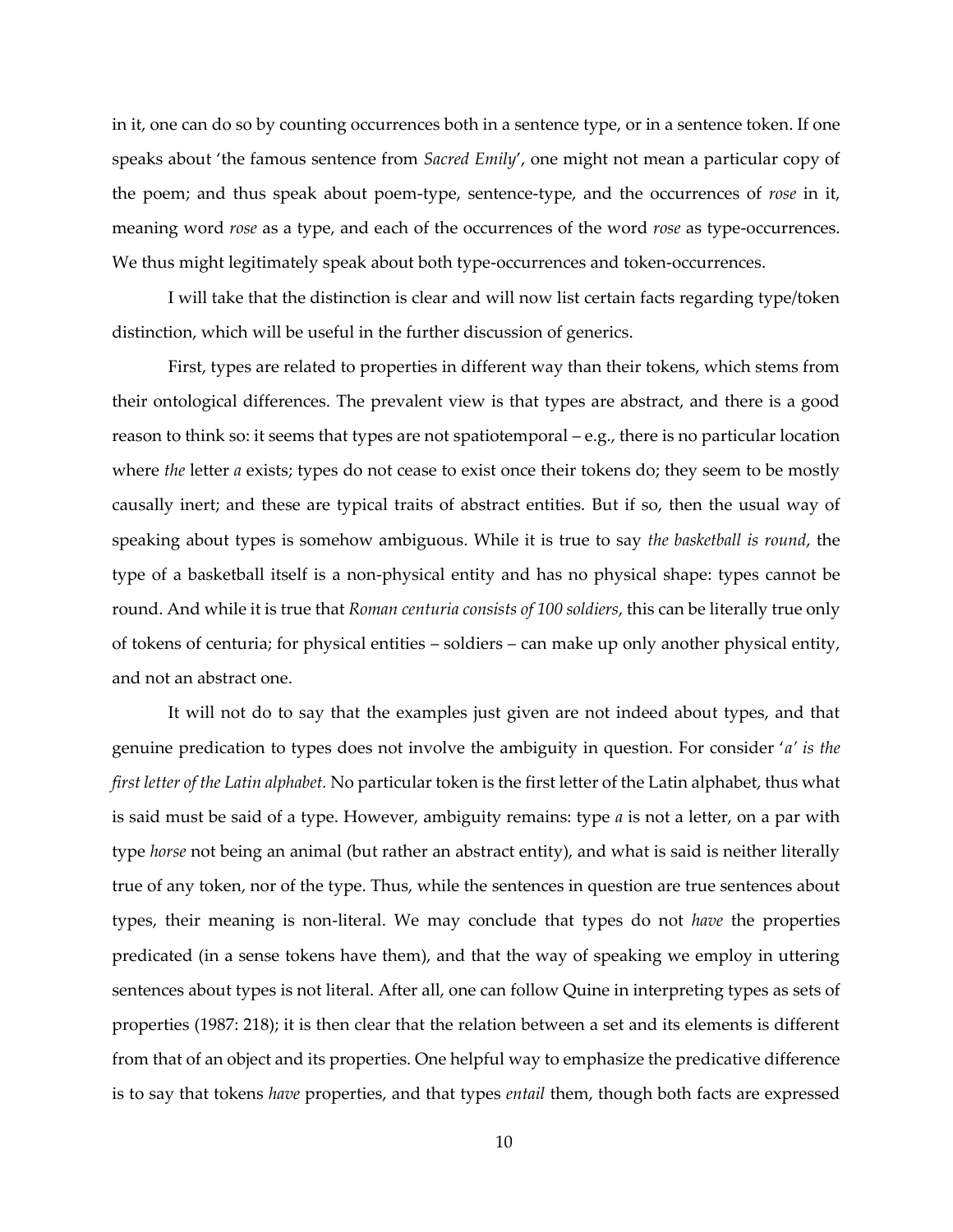using the same linguistic means (i.e., both *this horse has a tail* and *the horse has a tail* uses the same mechanism of predicating a property, though first expresses an individual having a property, and second expresses a type entailing a property).

Second, tokens can have properties other than those inherited from types. A token of the letter *a*, written in invisible ink, has a property of being invisible. However, letter *a*, as a type, does not entail the property of invisibility. A particular horse may lack a tail, even though 'horse', as a type, entails having a tail. Tokens might have altogether new properties (think of a horse wearing a hat), or they can have properties that overwrite inherited ones (think, again, *taillessness*). Since objects, once thought of as the tokens of a certain type, are to resemble that type, a natural thought is that in some ideal scenario all the tokens would be exemplifications of the type. However, tokens are physical objects that undergo changes, some of the inherited properties are lost, and some new are acquired, and thus either type/token analysis is not suitable for a physical world, or some divergence of tokens from their type is to be allowed. A token *x* of a type *X* might undergo so many changes that it can no longer be called a token of *X*. I will not go into a debate on how many of the properties of a token of some type T can be overwritten for an entity to remain plausibly a token of that type. This was discussed to some extent by Saul Kripke in his famous lectures *Naming and Necessity*, and in the inspired literature; but for my needs it is enough to conclude that token properties, over and above the inherited ones (and even conflicting with inherited ones) are to be expected.

Third, type-talk forces a *de dicto* reading, which, in turn, affects modality. Take *John collects coins.* Assuming that the sentence is true, it is hard to articulate which coins John has collected, or how many of them. It indeed seems irrelevant; it might be the case that John got robbed yesterday, and he has no coins in his collection. However, if he does not intend to quit his hobby, it is still true to say that he collects coins. It seems intuitive to me that the target of John's activity is not some individuals *per se*, but some things (factual or possible) just because they are coins; and thus the target is not only factual, but also possible individuals (i.e., whatever is, or might be, a coin). The natural reading of *coins* in *John collects coins* is then a *de dicto* one. Also, the target of John's activity is clearly a type *coin,* rather than some certain coin tokens. The aforementioned ambiguity occurs: John collects physical coins, rather than abstract objects, so what is said is not that John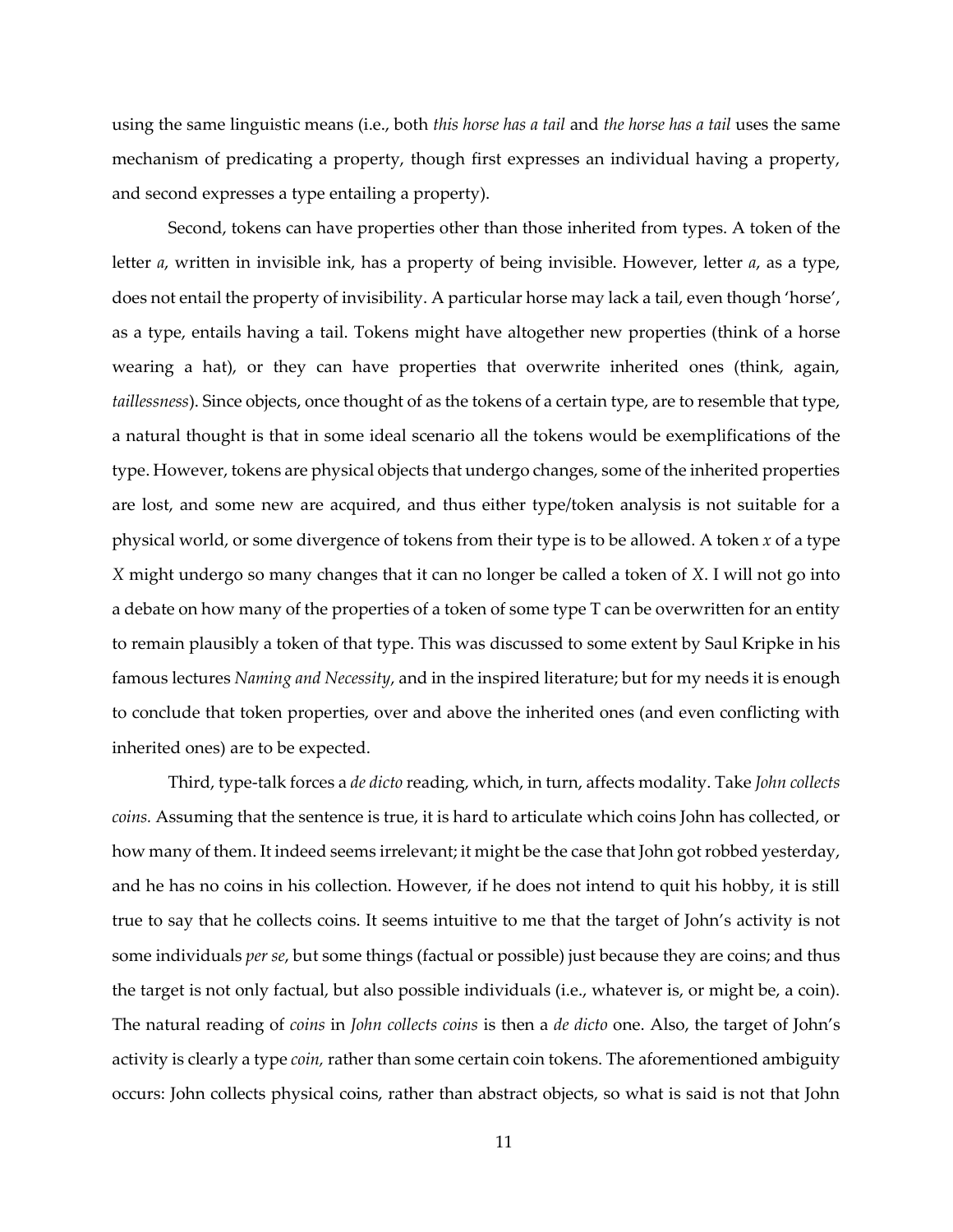collects the coin type; but it is neither something about any particular set of coins. How many, or which coins John gets to collect is entirely accidental.

Finally, types can have varieties. E.g., the letter *a,* as a type, can be either the written sign, or the sound one makes. Which one is used is normally recognized from context. E.g., if we speak about majuscule and minuscule, we clearly speak about letters as written signs; and when we speak about silent letters (in, say, French language) we speak about letters as sounds. It would be misleading to say that the written letter *x* in the French word *deux,* and the silent letter *x* in the French word *deux* are different letters: the sentence *the letter x in the French word 'deux' is written, but not pronounced* seems true, but it could hardly be analysed as such if one chose to postulate two different types, namely orthographic and phonological letter *x.* It is thus more plausible to treat such cases as involving varieties of the same type rather than different types. Which variety is at use is established by context; thus, some context sensitivity in type-sentences is to be expected.

#### <span id="page-13-0"></span>**Genericity problems revisited**

Let us review the features of generics listed at the beginning of this paper in light of what has been just said. My goal here is to show that the type analysis of generic sentences allows to reduce the features of generics to those of types.

**Varying quantificational power**. Tokens do not instantiate all the properties of types, or only those; hence we get differences in quantificational power. Type sentences do not quantify over individuals at all, and the question *how many* is irrelevant. However, metaphysically tokens tend to exemplify types, and the exceptions stem from the physical. It is easy to change colour, loose a leg or two; but this is hard to attain immortality; and this comes into play when comparing the prevalence of the properties in *horses have four legs* and *men are mortal*. Also, type-sentences involve the *de dicto* reading in virtue of what they are modally stronger than universal sentences: while not quantifying, they still speak about tokens in both factual and possible worlds. Consequently, the properties predicated, with the varying level of exceptions, are to be expected in the possible worlds. Now if the Kripkean revolution taught us something, it is that some properties cannot be lost without affecting the very identity of the individual; and thus some of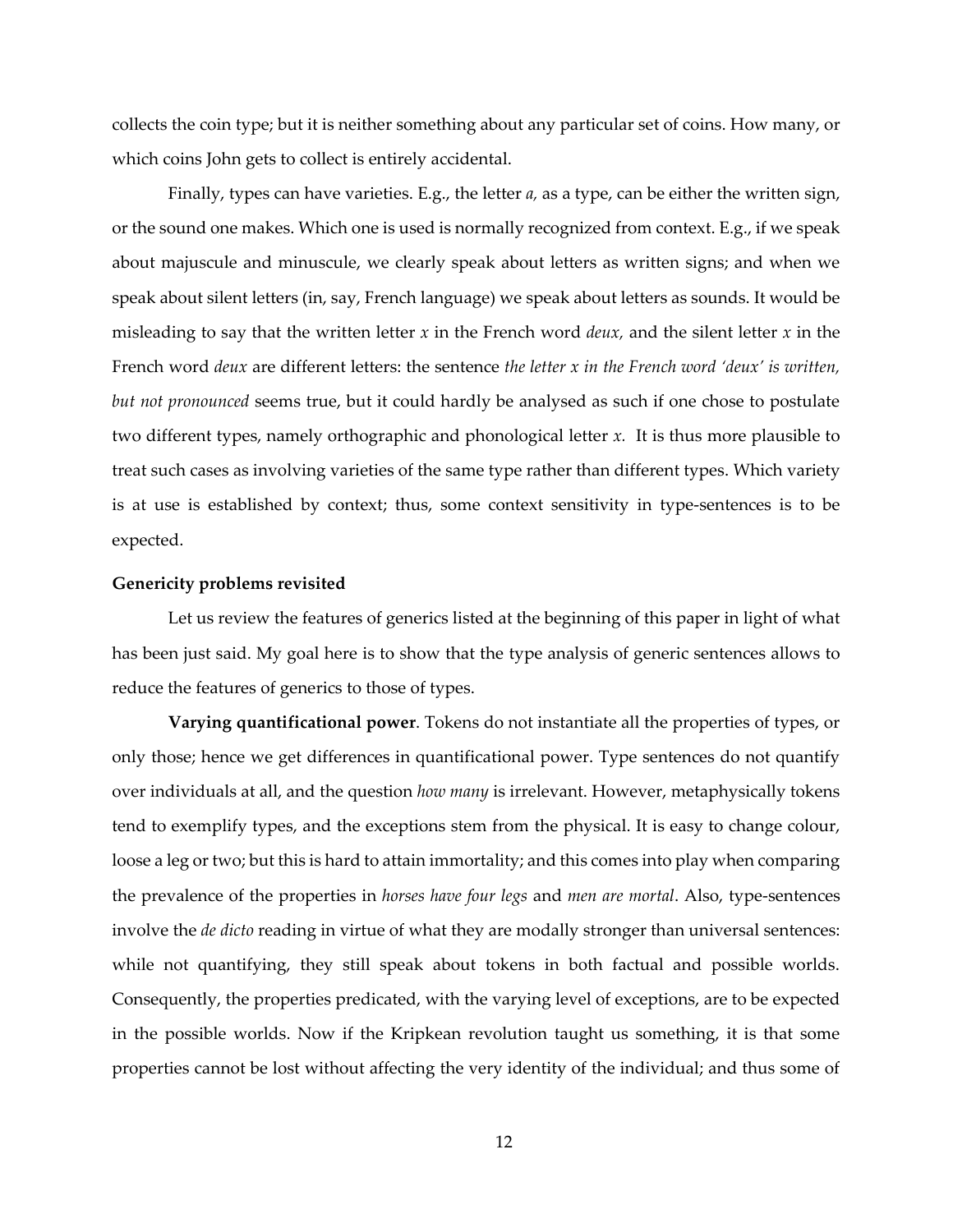the properties occur without exceptions throughout the possible worlds. The issue involves properties of individuals rather than properties of types, and is thus not a problem of genericity.

These points answer what Cohen (2012) calls *the paradox of generics*: generics seem to be both stronger and weaker than universal sentences. The suggested answer is this: they are quantificationally weaker (for they allow exceptions) but modally stronger (for their scope overarches possible worlds).

**Differences in predicative force.** Types have properties over and above those of tokens, and some of them are type-bound. Speaking about the properties had, *all* of them differ from those that tokens have: generics are not to be read literally. However, there are interpretational differences: the sentences that use token-level predicates have natural interpretation as saying something directly of tokens, while those which involve type-bound predicates do not: e.g., *dogs bark* is naturally (but, according to my proposal, misleadingly) interpretable as saying about certain dogs that they bark; but *oaks are widespread* has no interpretation as a statement about particular oaks. Thus the apparent difference of predicative force is that of ambiguity involved; but the predicative force is uniform – that of predicating a certain structural property directly to a type.

Now types are tied more closely to tokens than kinds to their members; for a type is more of an exemplary, uninstantiated case of a token. Properties that types entail are those which can be instantiated by tokens.

Finally, when we have sentences such as *dodos are extinct*, the type-bound property *extinct*  has a straightforward interpretation.

**Differences in expressive mode.** The issue is twofold: semantic and pragmatic. Semantically, generics express truths about types, and metaphysically tokens are to resemble types. This in turn adds some natural normativity to type-talk: if one is to be a legitimate token of some kind, she is to resemble that type. E.g., if *men don't cry* is true, one – at least if he wants to be legitimately called a man, i.e., to be a legitimate token of type *man* – should not cry.

Pragmatically, as I will suggest at the end of this paper, generics communicate expectations (this stems naturally from the fact that future tokens are expected to continue to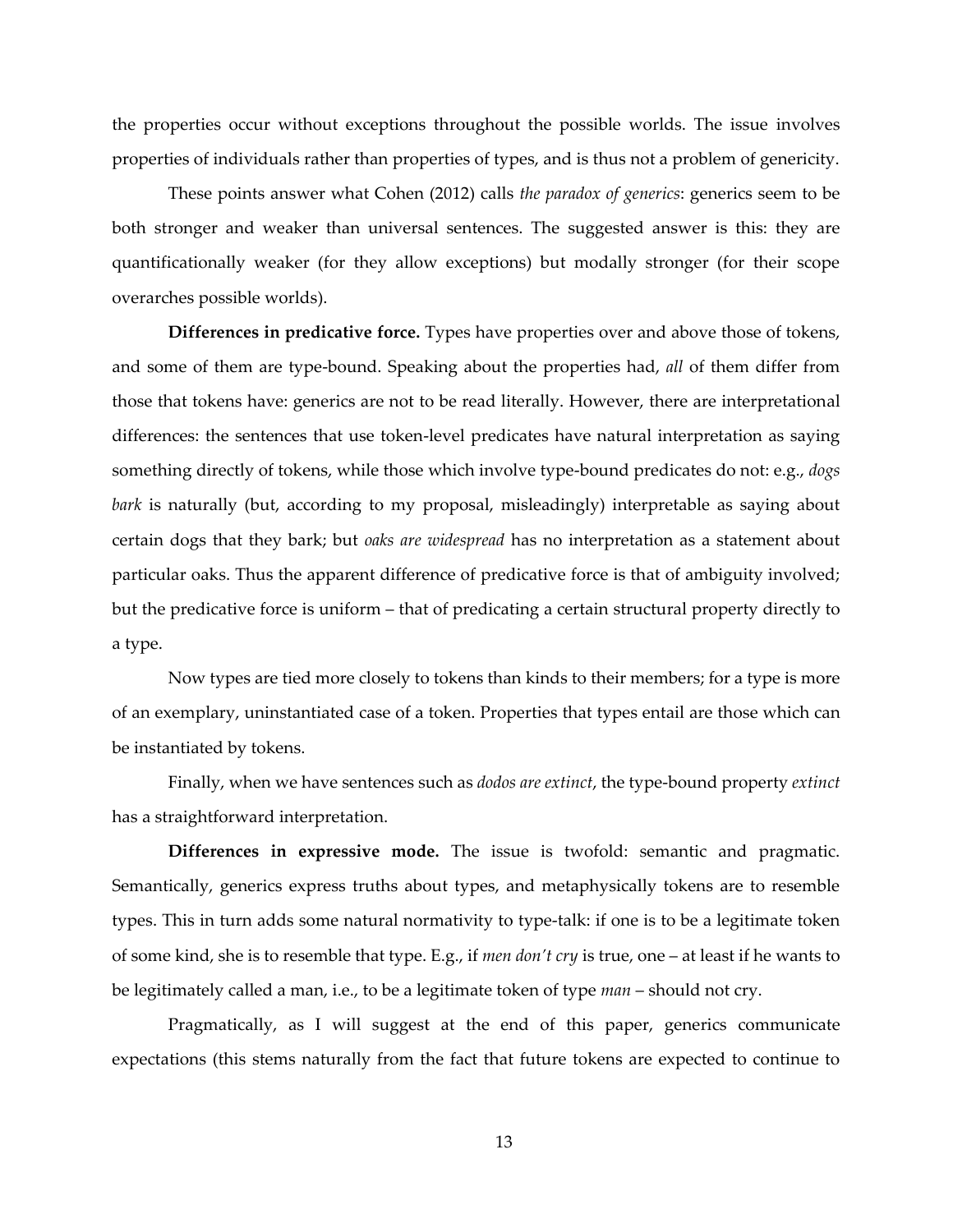resemble types); and expectations can be understood both factually and normatively. One can expect it to rain tomorrow; or one can expect you to never offend a lady.

**Generics are context sensitive.** This stems from the metaphysics of types. As noticed in the discussion above, types might have varieties. One way to articulate this is by saying that there might be different sorts of the same thing (where *thing* is a type: e.g., letter A, as a type; Doberman, as a type), i.e., different sorts of the same type. Depending on the context, the relevant variation is picked, and the meaning is adjusted. Thus, for example, we may name two sorts of Doberman (as a type): that of a biological kind; and that of a breed standard.

These points help answer Leslie's **paradox of acquisition:** generics are hard to theorize about, since they are metaphysically complicated. They are, however, easy to master, since, as I will argue later, they are both semantically and pragmatically simple.

# <span id="page-15-0"></span>**Semantics of generics**

My claim is that generics are simple statements about types; a sentence *As are B* says that type A entails property B. It is now time to provide a definition of the entailment relation, which, as mentioned above, amounts to providing a theory of genericity. I employed it to capture the following difficulty: the linguistic means of type-talk suggest that some property is predicated to type (consider *The rhino has a horn made of keratin*, which is a true sentence about rhino type), but it cannot be predicated to type (for types are abstract entities with no physical parts, and consequently no parts made of keratin). It is thus clear that the underlying logical form is not straightforwardly represented.

Armstrong (1986) fought the same difficulty by defending the theory of *structural universals*. His worry was the following: methane molecules, which instantiate the universal *methane*, are composed in a certain way of one carbon atom and four hydrogen atoms. Now it is true to say about the universal *methane* that it is composed of carbon and hydrogen atoms; but these atoms cannot be physical, for they constitute a universal. Armstrong suggests that the universal *methane* is composed of universals *carbon* and *hydrogen* in a fashion similar to that of methane instances being composed of carbon and hydrogen instances. *Methane* is then a structural universal, which is structurally similar to real methane, but lacks its physical features. Following Armstrong one can then say that instead of having physical properties, types have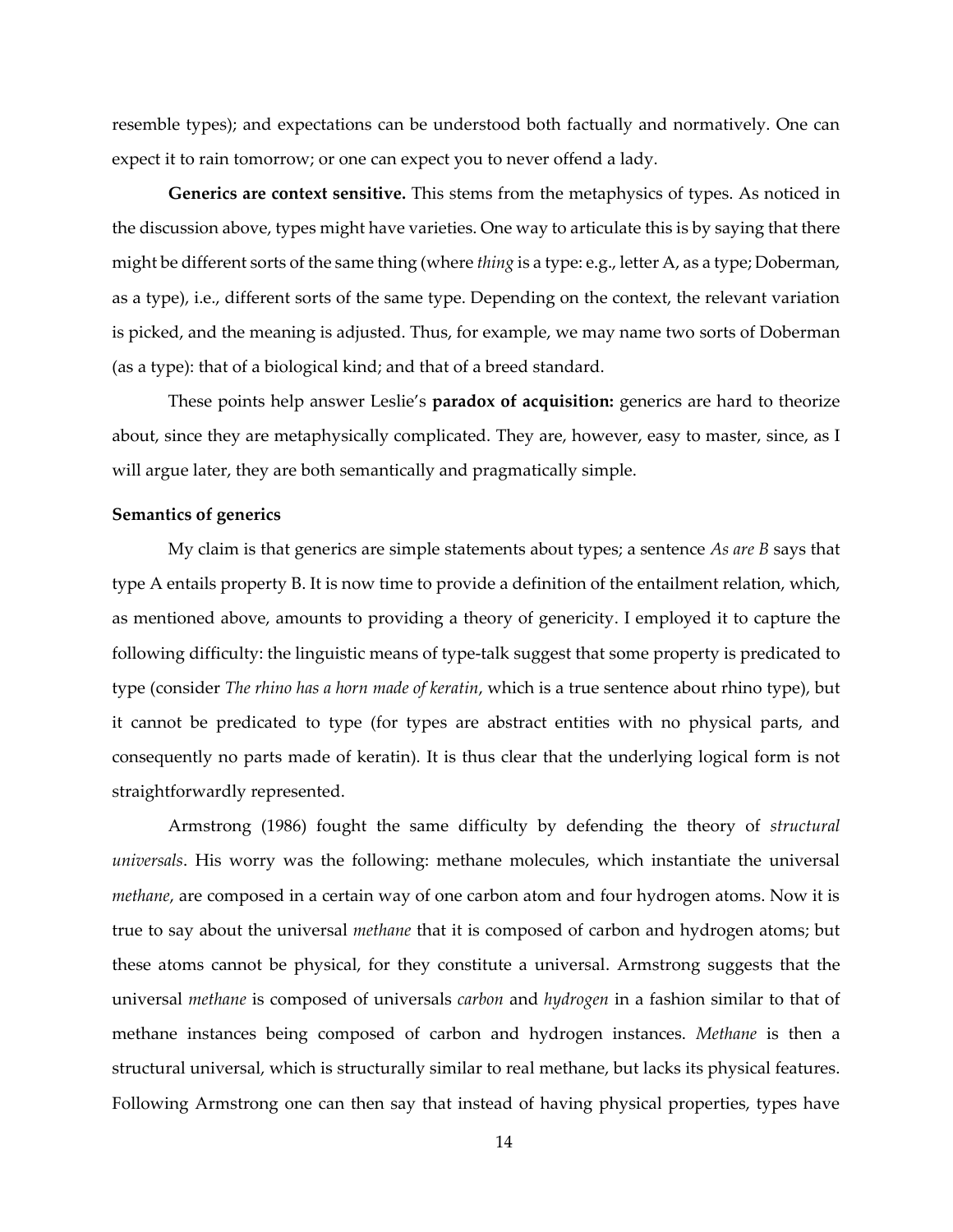structural properties corresponding to those of their tokens. I.e., instead of having a property B, type A has some other property, B', determined by B. Since types on such view are structural entities, we might say that the type A which entails B, has a structural counterpart of a property B. Making use of such proposal I will denote a structural counterpart of a property *B* by  $B_T$ . Thus, for example,  $Red_T$ , or type-redness, is a property which a type has, if it entails redness. I am, however, making no metaphysical commitments here; as shown by Bigelow and Pargetter (1989), one might leave the ontological questions of universals aside while making instrumental use of the structural analysis.

It is helpful to notice next that type-bound predicates, such as *exists* or *widespread,* do not describe structural properties; i.e., they do not correspond to physical properties of tokens. There is no ambiguity involved; what is meant is a property which is had, not entailed, by type. I am thus inclined to claim that such sentences are not true generics after all; however, for a time being I leave this question open.

Up to now the semantics of generics seem to be really simple: I suggest that for a typebound property *P* and type *t* their logical form is as simple as Liebesman suggests, i.e., *P(t).* In case of non-type-bound properties the logical form is that of entailment, which can be reduced to that of type having an equivalent structural property; i.e., for a non-type-bound property *P'* and type *t* it is  $P'_T(t)$ , contrary to Liebesman's simple proposal of  $P'(t)$ .

But the remaining worry is this: what does it mean that a type has a structural property? The challenge is partially epistemological: we plausibly obtain knowledge about types via their tokens. The properties we are most familiar with are token-level properties, and the relation between our normal objects and their properties is that of having, rather than entailing. We cannot move to some metaphysical plane without explaining how we are able to competently speak about such plane, and thus if we are not to leave the theory explanatorily inadequate we must describe the rules of reduction, i.e.: what does it mean, on the level of tokens, that a type entails a token-level property.

My suggestion is this: having a structural property  $P_T$  amounts to all of the tokens inheriting a corresponding property *P*. Inheritance here is to be understood causally: if a token inherits property from a type, that token will be within a scope of a causal mechanism bringing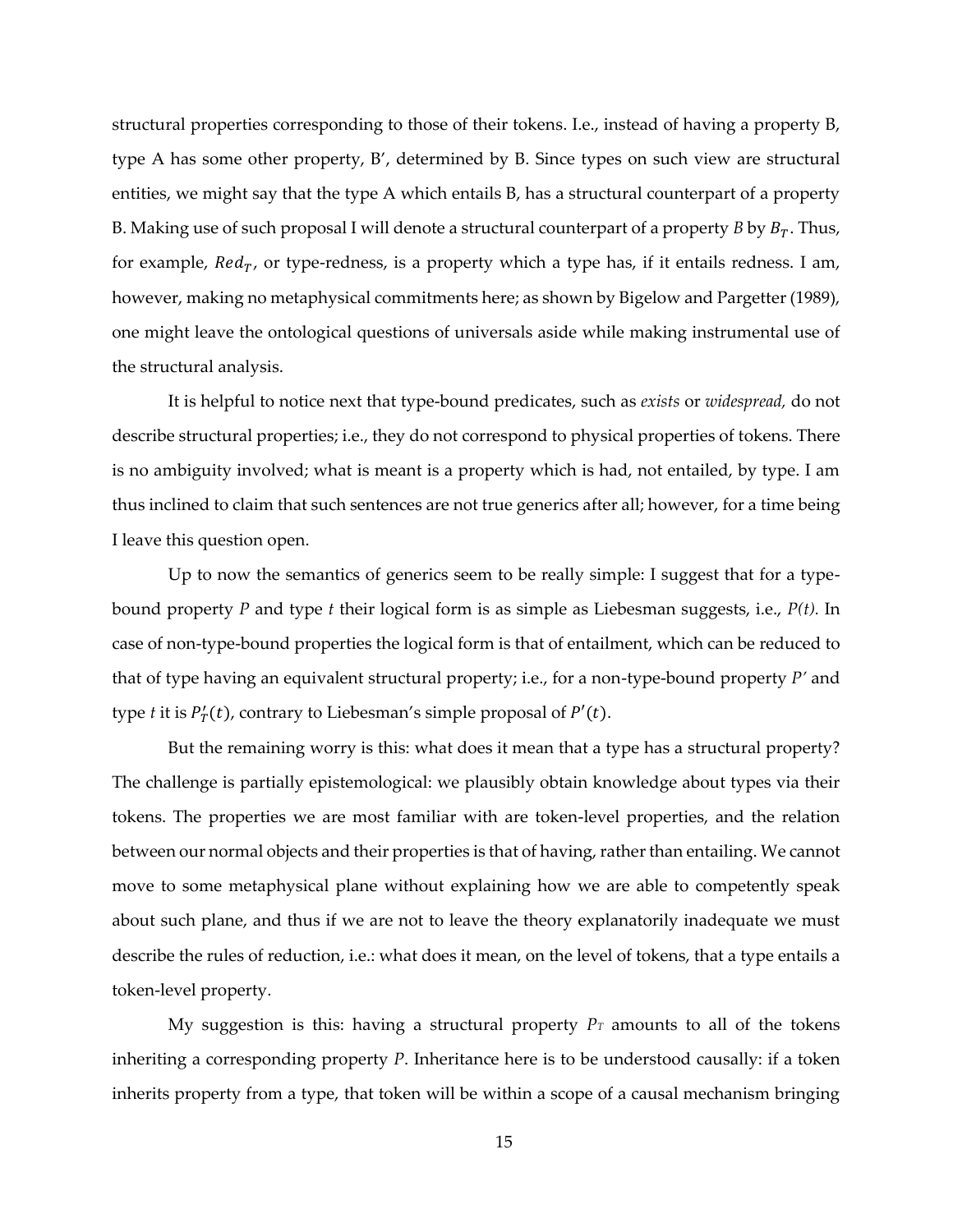about *P*, and will likely have *P*, unless something more particular than being a token of that type causes it to lack such property, i.e., causes an exception. The amount of exceptions, depending partially on the nature of the property in question, might vary drastically. Thus, the suggestion amounts to saying that if *As are B* is true, then all tokens of A are within a scope of a certain causal mechanism bringing about B. Since causality is not to be understood as necessarily bringing about the effect (consider *smoking causes cancer*), but rather as increasing the likelihood of the effect, exceptions might have two sources: 1) causal mechanism failing to generate the effect 2) some other cause altering the effect.

It seems that if a token has a property which is not inherited from type, there must be some external cause for it, i.e., some other causal mechanism than that involved in being a token of that type. Conversely, if a property is inherited from type no external cause is needed: if it is true that dogs have four legs, and there is some individual dog who has four legs, there does not need to be any further cause from him simply being a dog (and thus exercising certain causal mechanism) that he has four legs. Similarly, if we see a dog wearing a hat, and it is false that dogs wear hats (i.e., that the type *dog* entails wearing a hat), then it is not simply in virtue of it being a dog that it wears a hat; there must be some other reason – some external cause – of it wearing a hat (i.e., someone dressing it up).

But now, surely, there might be cases where a token of A has a property P in virtue of some external cause, even though *As are P* is true. E.g., there might be an albino raven painted in black. It might even be the case that there are no As which are P (e.g., a possible world in which a madman left all dogs legless, in which it is still intuitively true that *Dogs have four legs*), or that all As that are P are such in virtue of some external causes (as in 2a). Thus if we are to speak about tokens demonstrating inherited properties we clearly need modal import. This is also supported by the already discussed forced *de dicto* reading: type-talk involves modalities, and what is said about type is, usually, not bound to a certain world.

These considerations lead to the following criterion:

*A has a structural property P<sup>T</sup>* (alternatively: type *A* entails property *P) if and only if there could exist a token of A which has a property P simply via being a token of a type A*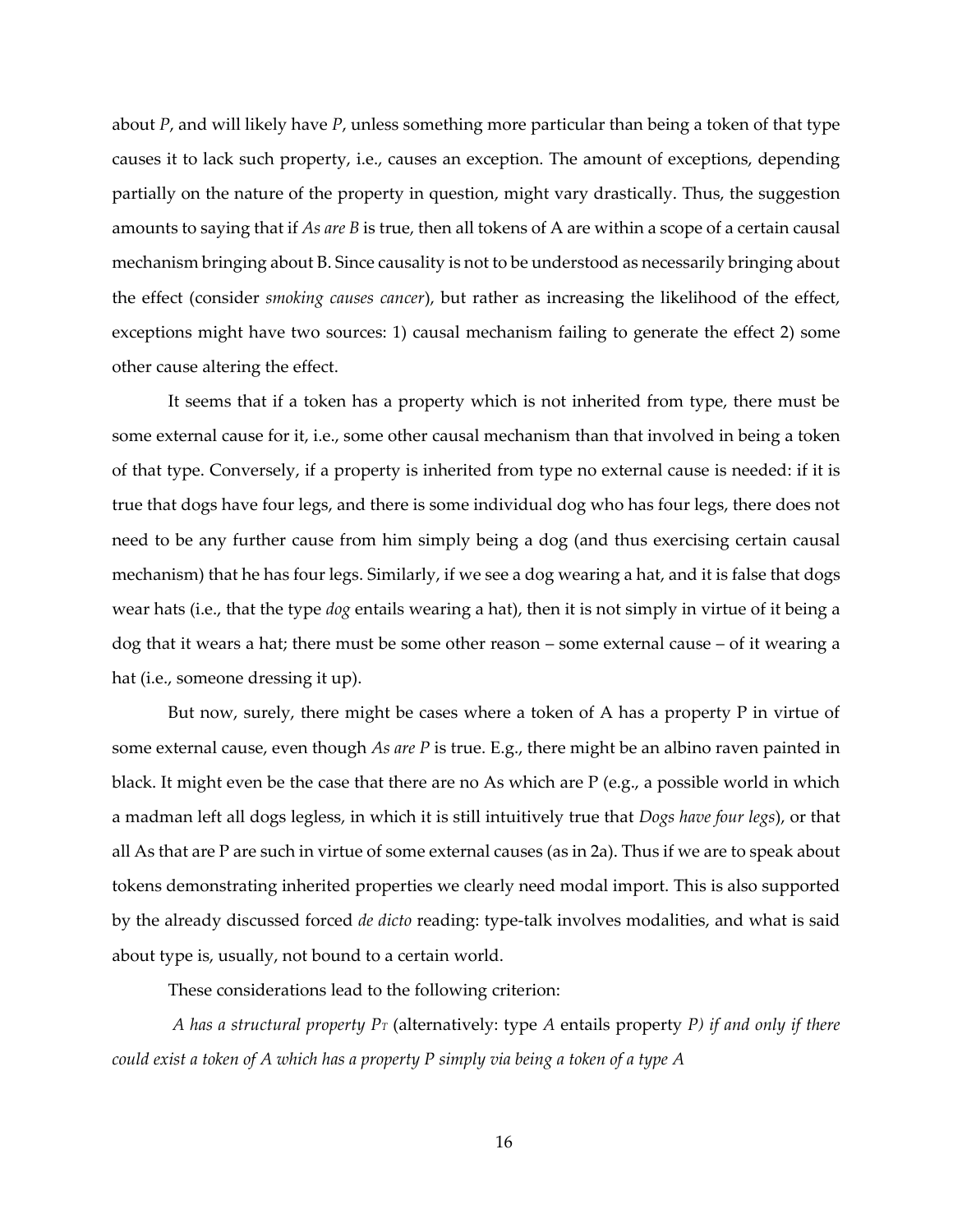A straightforward objection occurs at this point: there are some distant possible worlds, namely, those in which the negation of a certain true generic *As are B* is true, with respect to which the criterion makes a false prediction (e.g., a distant possible world in which dogs evolved to have three legs renders *dogs have three legs* true, since there could, if the world had such unexpected turn, that there was a dog which would have three legs just via being a dog). Thus, clearly, what is needed is quantification over close possibilities. I suggest the following option. Imagine a scenario in which all dogs are left with three legs, though dogs generally have four legs. Now there is a possible world in which dogs have four legs and at least one dog has four legs. And this world is certainly closer than that in which dogs generally have three legs. Thus our search through possible worlds should end at the closest suitable world. The updated criterion is then this:

*A has a structural property P<sup>T</sup>* (alternatively: type *A* entails property *P) if and only if there exists a token of A in a sufficiently close possible world which has a property P simply via being a token of a type A (i.e., there exists no closer possible world in which some token of A lacks a property P (e.g., has an incompatible property P\*) simply via being a token of a type A)*.

For the sake of simplicity in the following examples I will assume that we stop at a sufficiently close possible world.

#### <span id="page-18-0"></span>**Analysis of the examples**

1a is a straightforward case. It does seem that there might be some individual horse which is a mammal without any external cause, i.e., in virtue of simply being a horse. Indeed, all of the horses, including all possible ones (within history-sharing worlds) are.

1b involves a slight ambiguity, stemming from a phenomenon of habituality. Habituals are sentences such as *Mary smokes after work,* which describe a recurring behaviour. A generic *dogs bark* uses the predicate *bark* in a habitual sense. And for almost every dog to habitually bark one does not need any external causes (i.e., someone teaching it how to produce a barking sound, genetically engineering it, etc.). Thus, there is, or at least might be, a dog which (habitually) barks without any external causes, i.e., simply via being a token of a type *dog*.

An apparent counterexample to my proposal comes from 1c. Surely, some particular tick will not carry a Lyme disease just because it is a tick; it needs to bite an infected animal first. There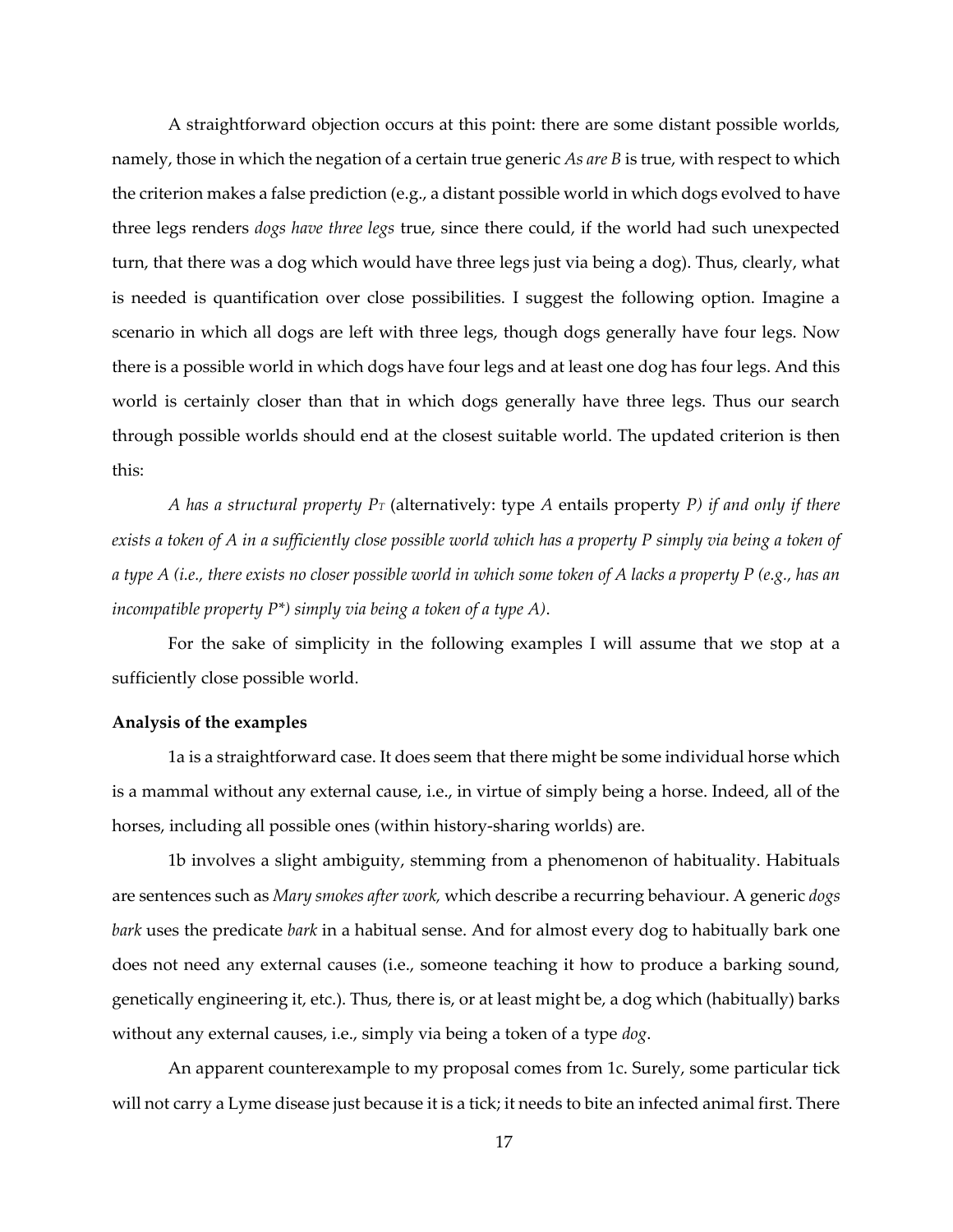is something about being a tick – mosquitos do not carry Lyme disease even if they bite an infected animal – thus plausibly there is some causal mechanism involved, but not a sufficient one. Thus, it seems that being a tick is a component cause, at best. I think, contrary to these intuitions, that the issue is pragmatic at heart. Take *The bride stands on the left*. This generic sentence seems true, but its natural interpretation involves a relevant context, i.e., that of a wedding ceremony. It is false that the bride always stands on the left when one speaks about the wedding photos, which is another possible context of interpretation. Thus, the proposition in mind is expressed by *the bride always stands in the left during the wedding ceremony*, and the property entailed by the type *the bride* is that of standing in the left during the wedding ceremony. 1c, I believe, is similar in this aspect; for it targets only the relevant situations; i.e., those in which a tick has bitten an infected animal. Thus, we do not need to update the criterion; we must rather notice that some clues of what the exact property is entailed by type might come from the context.

1e is slightly problematic in yet another way: the predicate is not a token-level one. The entailment of the property *form protective circles* does not translate straightforwardly into a simple token-level predicate, i.e., to a property had by token; but it is still easy to make sense of. Let us denote a relevant individual-level predicate by *B*, which is an abbreviation of the entailment relation *E(x, form protective circles*). Now a token of buffalo, to demonstrate a relevant behaviour (that of joining a protective circle when it is being formed) in a habitual way, i.e., to have a property B, does not need to be forced by some external causes; the mechanism is inherited from him being a buffalo, and thus it is true that there might exist a buffalo which has a property B simply via being a buffalo.

1f, as noticed by multiple authors (e.g., Sterken, 2015), involves context sensitivity, and thus, as discussed before, suggests that variation in type is involved. The context in which it is true to say that Frenchmen eat horsemeat suggests some historically traditional Frenchman as a type; and the causal mechanism which affects the whole type (and in virtue of that all of its tokens) is probably that of a tradition. It is then clear that there might be a token of such type, which will habitually eat horsemeat not by some external causes (e.g., being forced to), but via him being a Frenchman (in that sense). This might be articulated by the following conversation:

- *Did you know that John eats horsemeat? What is wrong with him?*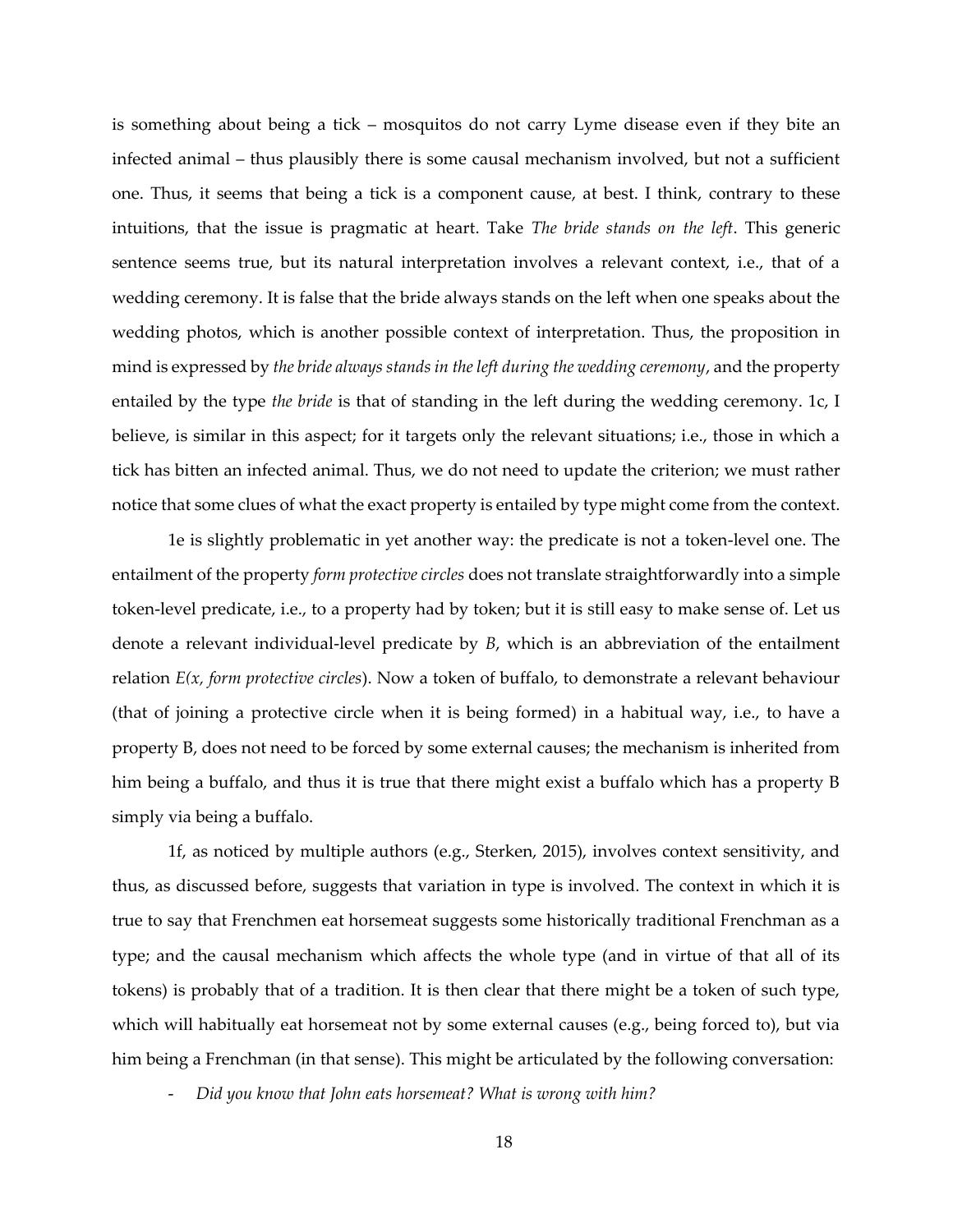#### - *Ah, he is just French.*

The answer implies that being French in some sense explains why John eats horsemeat, and thus suggests that there is a causal mechanism involved between being French and habitually eating horsemeat.

1g is once again straightforward; if Dobermans indeed have floppy ears, there will be tokens of Dobermans which will have floppy ears just in virtue of them being Dobermans. 1h, on the proposed account, involves a variety of type *Doberman*; in particular, that of the breed standard. A possible token of the breed-standard-Doberman will indeed have pointed ears not because of any external causes; the fact that its ears will be cut is not *external*, for it is a part of being breed-standard-Doberman. Thus, its ears will be cut just because it is a breed-standard-Doberman, and not because, say, it was mistaken with Schnauzer (which would indeed be an external cause).

1i is unproblematic. The property of self-licking is predicated to tokens, while what is predicated to a type is some structural counterpart, *self-lickingT.* Since type relates to tokens in a different way than kind to its members, we do not get an apparent absurdity; what we get, intuitively, is that a cat type has a structural property of *licking itself*, and by exemplification its tokens lick themselves (rather than cat type).

The account gives a desirable prediction for 1j. There might be a gentleman – an exemplary one – which does not offend a lady just because he is a gentleman.

1k, as was noticed above, is a tricky case; but the test proposed does fine. Indeed, if the cheetah is the fastest mammal on earth, it is possible that there will be a cheetah, which is the fastest mammal on earth, not because it was trained/genetically engineered, etc., but just because it is cheetah.

1l is tricky in that I am unsure whether this sentence is even correct. Moreover, if it is, then it is clear that some context-sensitivity is involved here, and the type in question is a specific variety of a type *Dutchman*, probably in a similar sense as a Frenchman in 1f*.* But, I believe, if the sentence is true, then there might exist a certain Dutchman who is a good sailor just because he is a Dutchman. If all of the Dutchmen who are good sailors (including possible ones) are good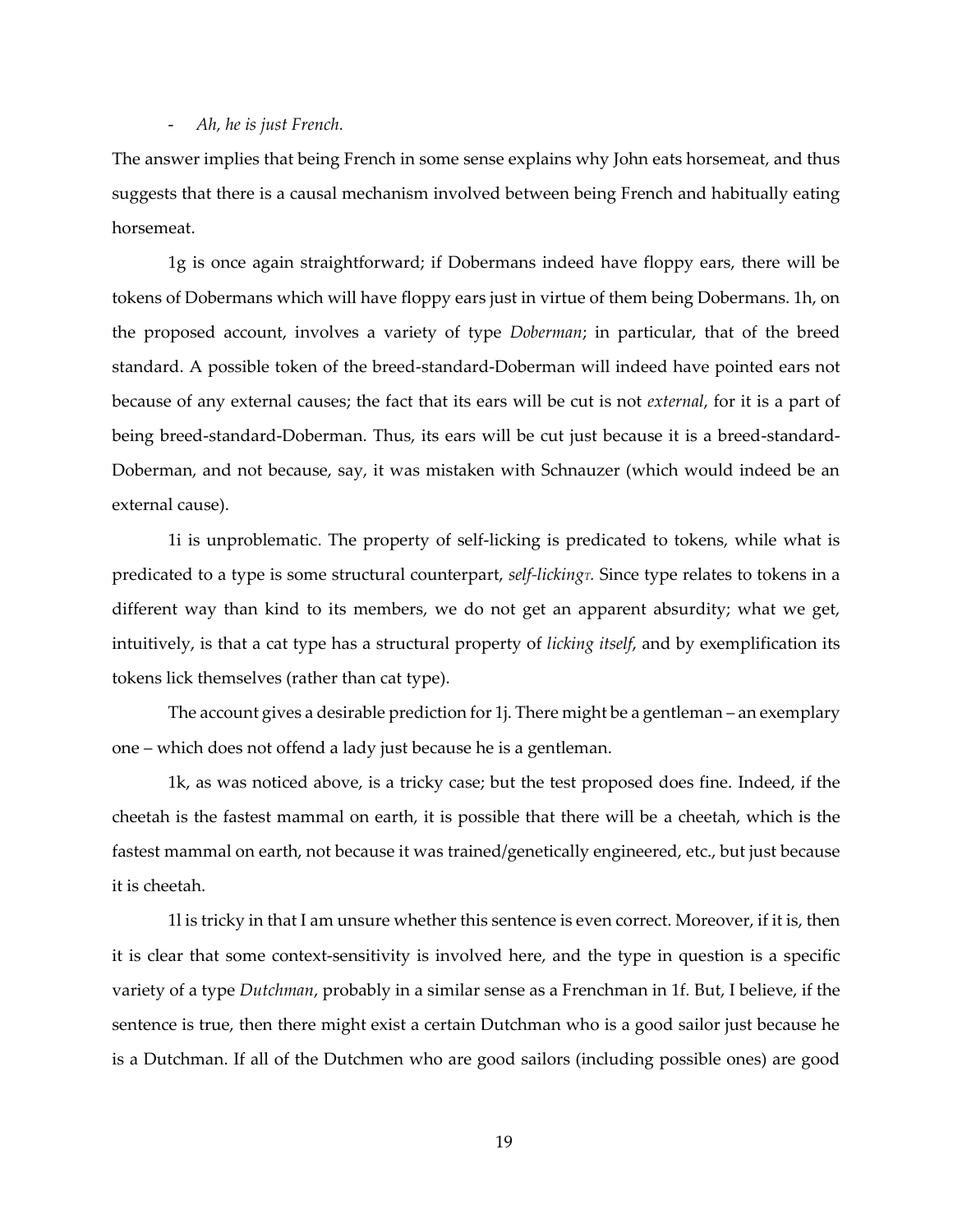because they have attended a particular school, or just by some accident, i.e., if there are always external causes involved, then it will be false that Dutchmen are good sailors.

1m is again simple: there might exist a particular Kangaroo which lives in Australia simply in virtue of it being a Kangaroo. Indeed, majority of the kangaroos which live in Australia live there without any external causes; and the causal mechanism which is involved is probably some mixture of evolution and the continent of Australia being isolated from the rest of the world by water.

1n involves genericity twice; for it is unclear which particular men are to be taller than which particular women. My proposal need a slight update to account for it. Intuitively, what is being said is that man, as a type, is taller than woman, as a type; thus, what is expressed is a certain relation. This, naturally, renders the suggestion to the following: there could possibly exist such man and such woman, that that man is taller than that woman simply because he is a man, and she is a woman, i.e., not because of any external causes.

Let us now turn to the false cases.

2a is false, since there is no possible lawyer who has an odd insurance number just via him being a lawyer; i.e., there is no implicit causal mechanism, a rule, etc., and if he is to get an odd insurance number, it needs some external cause (e.g., coincidence, him asking to have it, etc.)

2b is straightforwardly false, for no lion is female just via it being lion. External cause is a particular mechanism, e.g., having a certain chromosome. Now surely, each lion has a sex just via it being a lion. But which sex in particular it will have is unclear, unless more particular mechanisms are involved.

2c is false, for no paperbacks are paperbacks just in virtue of them being books in sufficiently close worlds.

Regarding 2d, there are breeds of dog which do not bark, e.g., Borzois. The situation here is similar to that of 2b: surely, a dogs have a breeds just in virtue of them being dogs (and thus *dogs have breeds* is true), but what particular breed it has is an external question. Thus, a possible dog, who does not bark because it is a Borzoi, does so not just because it is a dog; but rather because it is a Borzoi, rendering the sentence false.

# <span id="page-21-0"></span>**Genericity and pragmatics**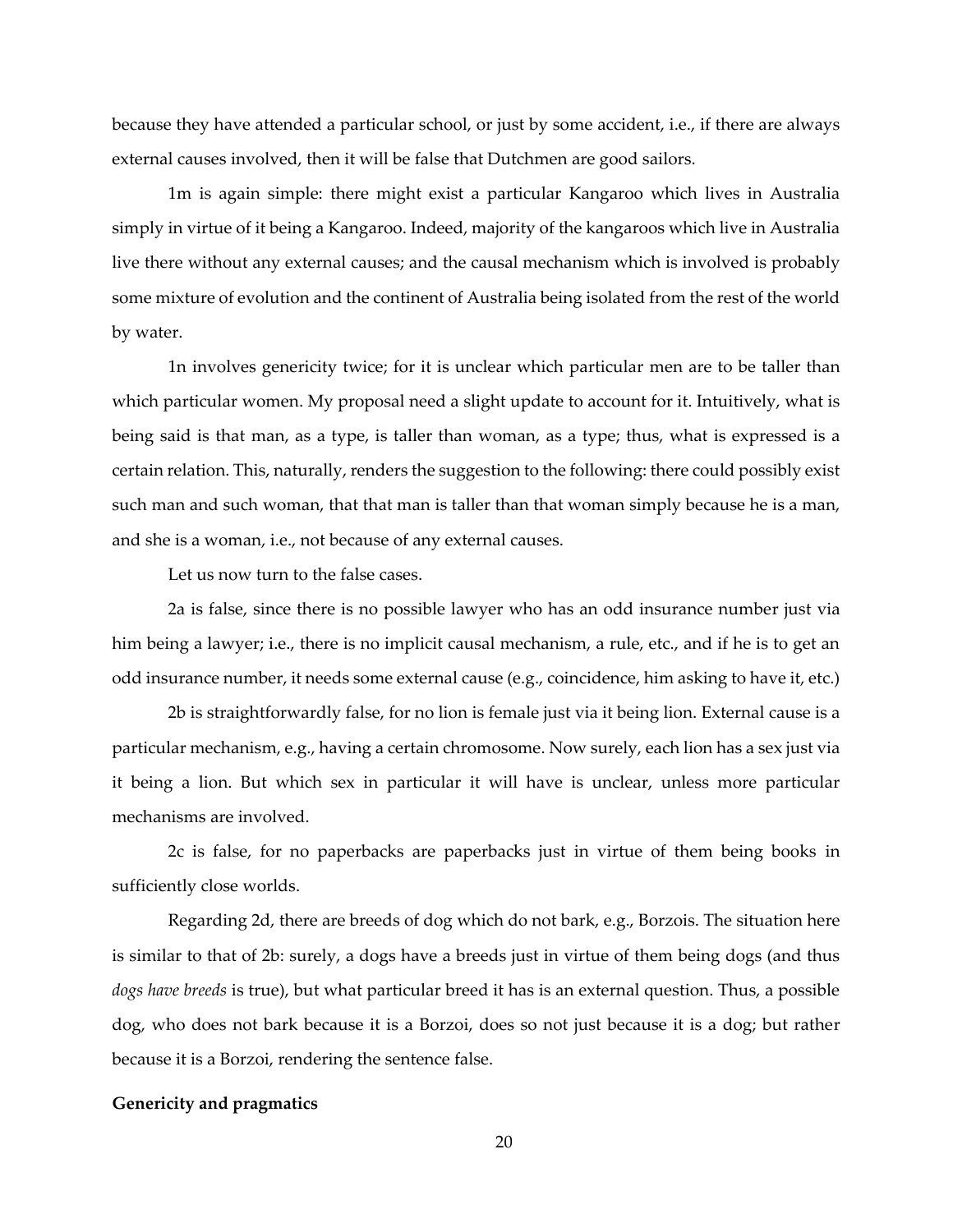What is said above has useful implications for the pragmatics of the generic sentences. I have suggested that generics are sentences about types; and a natural interpretation is that types are helpful generalizations over individuals. Since types concern not only factual, but also possible tokens, these generalizations concern the world as it might be. Thus, our knowledge about types give us reasonable and helpful expectations about the world, and this, I suggest, is the pragmatic function of generic sentences: they are used to communicate what to expect – generally, or in a particular context. It might be helpful to expect a tick to carry Lyme disease; a certain person, in some situation, to have weird eating habits (e.g., eat horsemeat); a dog to bark; or to expect that a gentleman will not offend you, if you are a lady. Kangaroos are expected to be encountered in Australia, and you are not expected to encounter a Dodo.

This then shows that pragmatically they are far more primitive than Leslie (2007) suggests; they do not involve separate categories, and not access some implicit cognitive capacities. They are to communicate simply what is to be expected of the tokens of a particular kind.

But then it is only natural that generics have different expressive modes: for *expectation*  clearly invokes a normative force. The fact that a gentleman is expected to not offend a lady might be true both in virtue of some mechanism, which forces gentlemen not to offend ladies; or it might be the expectation itself which makes the sentence true.

#### <span id="page-22-0"></span>**Implications**

The major virtue of the type-view over simple kind analysis is its explanatory power: as suggested above, the metaphysical properties of types and the linguistic features of type-talk together account for the fundamental problematic features of generics. In addition to that, the type-view can easily answer what remains of the list of Leslie's problems. The non-equivalence of sentences such as *tigers are kinds* and *Panthera tigris is a kind* is explained straightforwardly: *tigers are kinds* would imply *kindsT*(tiger), meaning that the type *tiger* entails the property *is a kind*, reducing to particular token tigers being kinds, which is false. However, *Panthera tigris is a kind* is not a generic sentence, but a true individual-level sentence, meaning that *Panthera tigris* has a property *is a kind*. Finally, indefinite singular generics whose indefinite singular subjects cannot refer to kinds by the suggested treatment simply do not refer to kinds; they can, however, refer to types.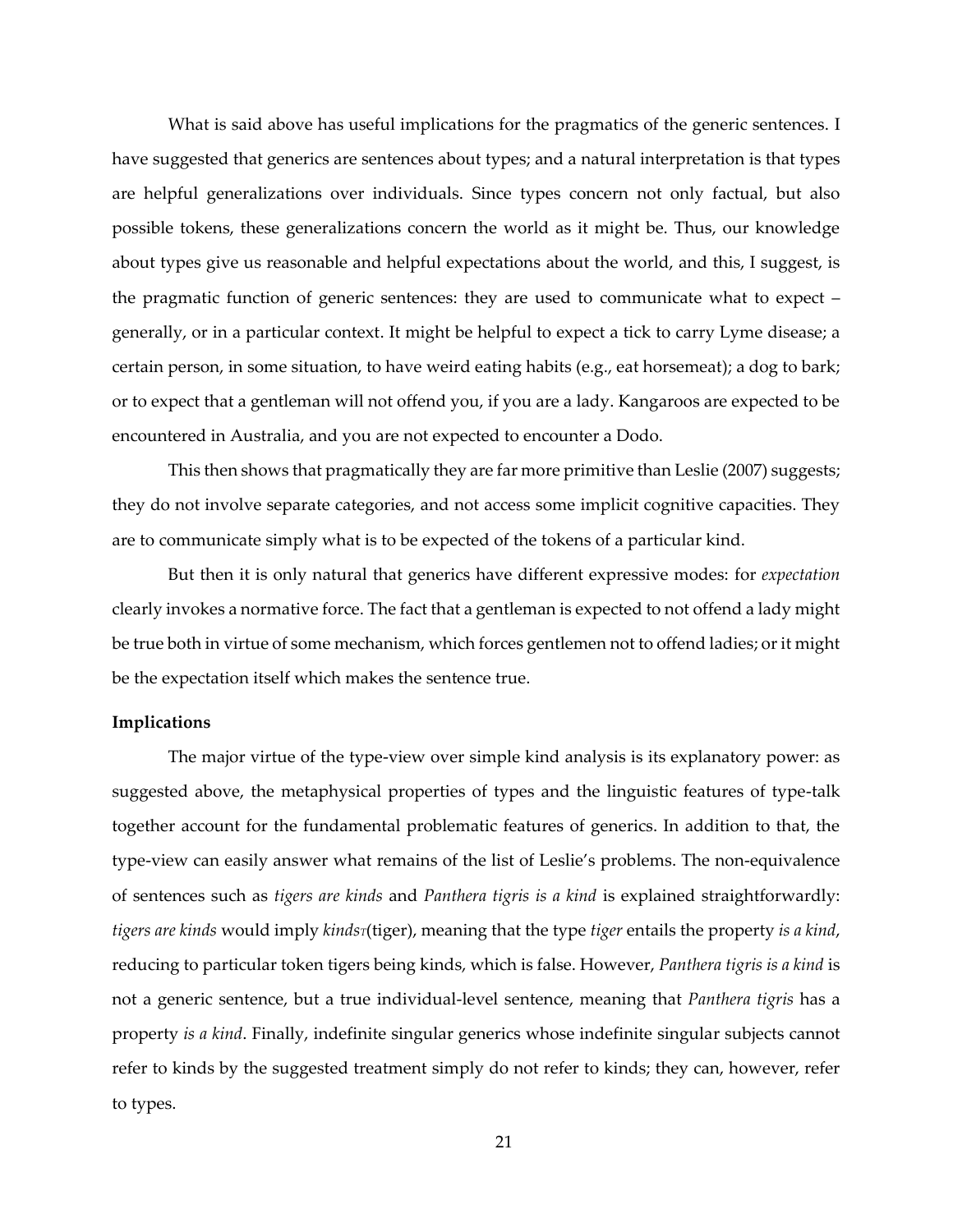I believe that the type-analysis is a move in a correct direction, and making such move was indeed the aim of this paper. However, the criterion provided here is a very rough first attempt based on the general insights coming from the type-view; a more thorough investigation is yet to be done.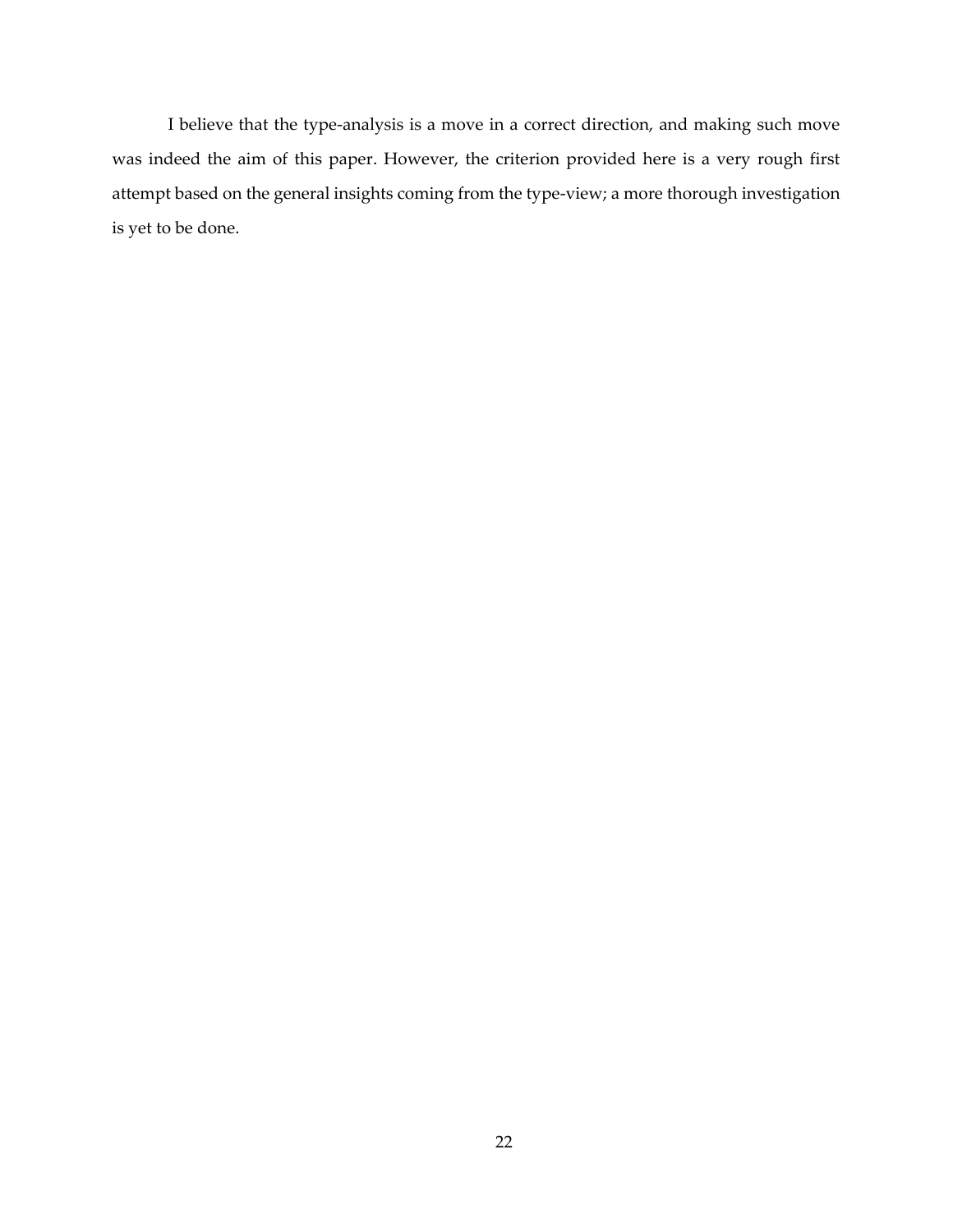# <span id="page-24-0"></span>**Bibliography**

- 1. Armstrong, D. (1986). In Defence of Structural Universals. *Australasian Journal of Philosophy*, 64: 85-88.
- 2. Bigelow, J., & Pargetter, R. (1989). A theory of structural universals. *Australasian Journal of Philosophy*, *67*(1), 1-11
- 3. Cohen, A. (2012). Generics as modals. *Recherches linguistiques de Vincennes*, (41), 63-82.
- 4. Cohen, A., & Erteschik-Shir, N. (2002). Topic, focus, and the interpretation of bare plurals. *Natural Language Semantics*, *10*(2), 125-165.
- 5. Collins, J. (2018). Genericity sans Gen. *Mind & Language*, *33*(1), 34-64.
- 6. Leslie, S. (2007). Generics and the structure of the mind. *Philosophical Perspectives*, 21(1), 375-403.
- 7. Leslie, S. (2008). Generics: cognition and acquisition. *Philosophical Review*, 117(1), 1-47.
- 8. Leslie, S. J. (2015). Generics oversimplified. *Noûs*, 49(1), 28-54.
- 9. Leslie, S. J., & Gelman, S. A. (2012). Quantified statements are recalled as generics: Evidence from preschool children and adults. *Cognitive Psychology*, 64(3), 186-214.
- 10. Leslie, S. J., Khemlani, S., & Glucksberg, S. (2011). Do all ducks lay eggs? The generic overgeneralization effect. *Journal of Memory and Languag*e, 65(1), 15-31.
- 11. Liebesman, D. (2011). Simple generics. *Noûs*, 45(3), 409-442.
- 12. Nickel, (2016). Between logic and the world: An integrated theory of generics. Oxford, UK: Oxford University Press.
- 13. Quine, W. V. (1987). *Quiddities: An Intermittently Philosophical Dictionary*. Cambridge, MA: Harvard University Press.
- 14. Sterken, R. K. (2015). Generics in context. *Philosopher's Imprint*, 15(21), 1–30.
- 15. Sterken, R. K. (2016). Generics, covert structure and logical form. *Mind & Language*, *31*(5), 503-529.
- 16. Sterken, R. K. (2017). The meaning of generics. *Philosophy Compass*, *12*